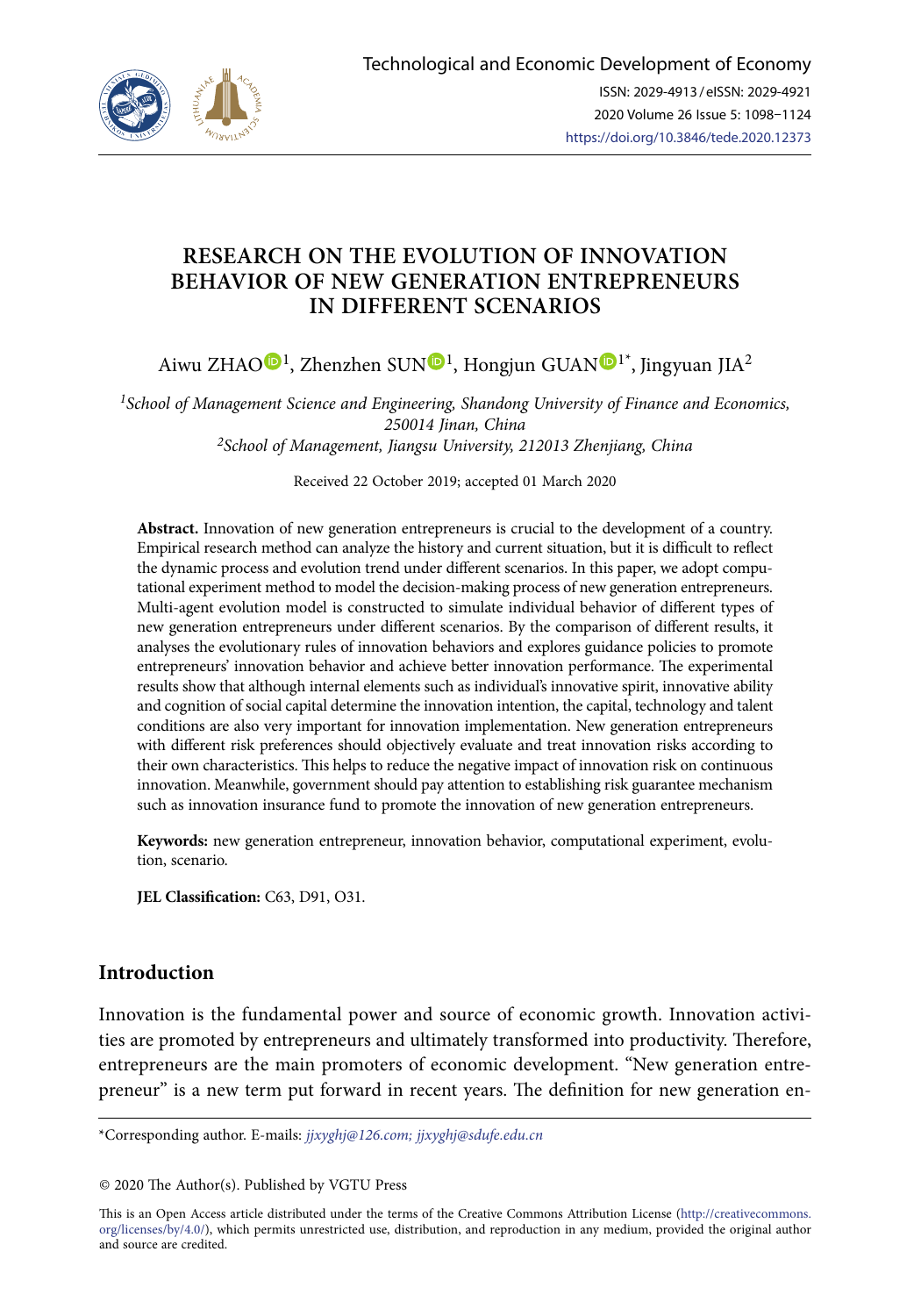trepreneur is not unified, it is mainly from the intergenerational and group aspects, e.g., millennial entrepreneurs (Liu et al., 2019), "generation Y" (Strauss & Howe, 1991), etc. In china, new generation entrepreneurs refer to the groups which are usually born after 1980 and grew up in the Internet era, with the general characteristics of high-end academic level, international education background and specialized knowledge structure. Compared with the older generation, they can better accept advanced knowledge and technology, and have more active thinking and stronger innovation awareness. Therefore, in the era of innovation and development, the new generation of enterprises are placed high expectations.

Compared with the previous generation, new generation entrepreneurs have better material conditions and higher starting point, but they must face more complex market environment, more fierce competition, greater pressure and risk. When they make out an innovation decision, they inevitably need to face greater resistance and more constraints and challenges. Therefore, the study on the behavior of new generation entrepreneur should consider the complex context and their specific characteristics. This paper analyzes the multi mechanism and evolution rules of entrepreneurs' innovation behavior and innovation performance under different scenarios. It can provide reference for entrepreneurs' rational decision-making and government's innovation incentive policies.

### **1. Literature review**

Researches on innovation rules of new generation entrepreneurs are very scarce. As new generation is a special group of general entrepreneurs, the research on innovation behavior of entrepreneurs can provide the basic theoretical framework for this study.

Innovation is the most important work for entrepreneurs. Entrepreneurs break the original market equilibrium by resource reorganization to obtain extra profits for the enterprises (Schumpeter & Nichol, 1934). Shane and Venkataranman (2000) believe that entrepreneurs' perception of innovation opportunities can be used to identify who can grasp opportunities in the market and lead enterprises in innovation. Cyert and March's entrepreneurial behavior theory and Kahneman and Kversky's prospect theory have become important theoretical foundations for studying the perception of innovation opportunities (Cyert & March, 1963; Kahneman & Kversky, 1979). Both of these theories believe that the basis of decision-makers' risk-taking behavior lies in the psychological gap between reality and expectation, which is a typical performance feedback model (Lant, 1992). Business decision makers often explore solutions and adjust rules based on the gap between actual performance and expectations (Audia & Greve, 2006; Baum & Dahlin, 2007). Dyer, Gregersen and Christensen (2008) proposed the theory of innovation opportunity perception, which assumes that innovative entrepreneurs adopt innovation behavior according to the perception of innovation opportunity, this model explains how the perception of innovation opportunities increases the possibility of innovation behavior. Perception has distinct subjective characteristics. This makes enterprises led by different entrepreneurs have different development modes under the same external environment, which forms the basis of the core competitiveness of enterprises (Amit & Schoemaker, 1993).

Based on the consistency of behavior and intention, researchers usually study behavior rule through the corresponding intention. For example, Wei and Ho (2019) verify that sup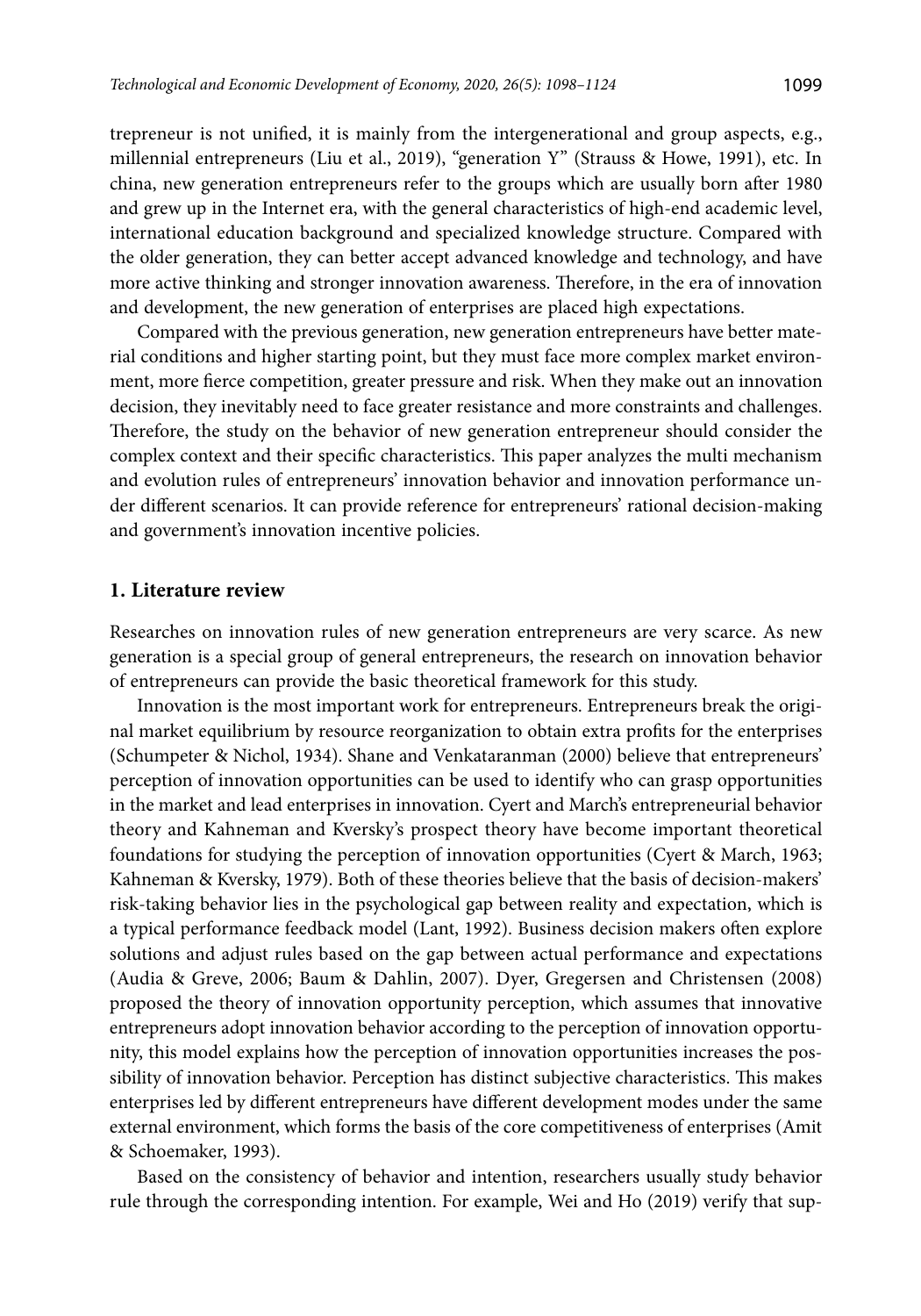pliers' competence and reputation are influential signals for perceived service quality, which in turn affects perceived value and outsourcing intentions. Ivanaj, Nganmini, and Antoine (2019) measure the E-Learners' perceptions of service quality using five dimensions of the SERVQUAL scale in the e-learning context.

However, innovative attitude and innovation behavior are not always consistent (Guan et al., 2017). Kanter (1988) believes that innovation behavior is a series of processes that an individual seeks the support of the approver after understanding the problem and tries to make the supporters form an alliance until the innovation is practiced. Therefore, the perception of innovation opportunity or innovation intention is not equal to innovation behavior, and the implementation of innovation behavior also depends on the acquisition of innovation resources. Meanwhile, external factors such as social capital and policy environment affect the uncertainty and risk of innovation (Hiatt & Sine, 2014). Therefore, this paper studies the influencing factors of entrepreneur innovation behavior from two aspects: personal factors and external factors.

# **1.1. Personal factors affecting entrepreneur innovation**

# **1.1.1. Innovative spirit**

Entrepreneur innovative spirit means strong desire, motivation and intention for innovation. Entrepreneurs with high innovative spirit are devoted to developing new and different values or combining existing resources into a more productive form. Entrepreneur innovative spirit is the core of Schumpeter's "creative destruction" thought, including daring to take risks (Covin & Salvin, 1989), positive pioneering (Khandwalla, 1977), the spirit of combining adventure with exploration, and unwilling to stick to conventions. Baumol (1990) believes that entrepreneur innovative spirit is the key influencing factor of enterprises' continuous innovation.

## **1.1.2. Innovative ability**

Jiao, Yang, Gao, Xie, and Wu (2016) found that guanxi ability, social responsibility ability, and strategic leadership ability have significantly positive effects on enterprise innovation. The success of an entrepreneur depends on his knowledge and ability, which can help the entrepreneur minimize the risk of innovation. Scholars generally believe that entrepreneurs play multiple roles and perform multiple functions in the process of running a business. The analysis by Rahim, Mohamed, and Amrin (2015) suggests that entrepreneurial ability, including knowledge, values and self-confidence, is crucial to the realization of entrepreneur innovation behavior and performance.

# **1.1.3. Personality and risk preference**

Entrepreneurs' personality has been regarded as an important variable influencing entrepreneur innovative spirit and innovative ability (Chan et al., 2012; Arthur, 1994; Luria & Berson, 2013; Chan et al., 2015). Personality traits that affect entrepreneur innovation include psychological and behavioral characteristics such as risk preference, which refers to a personality or tendency of individuals to express themselves in a consistent mode of action under differ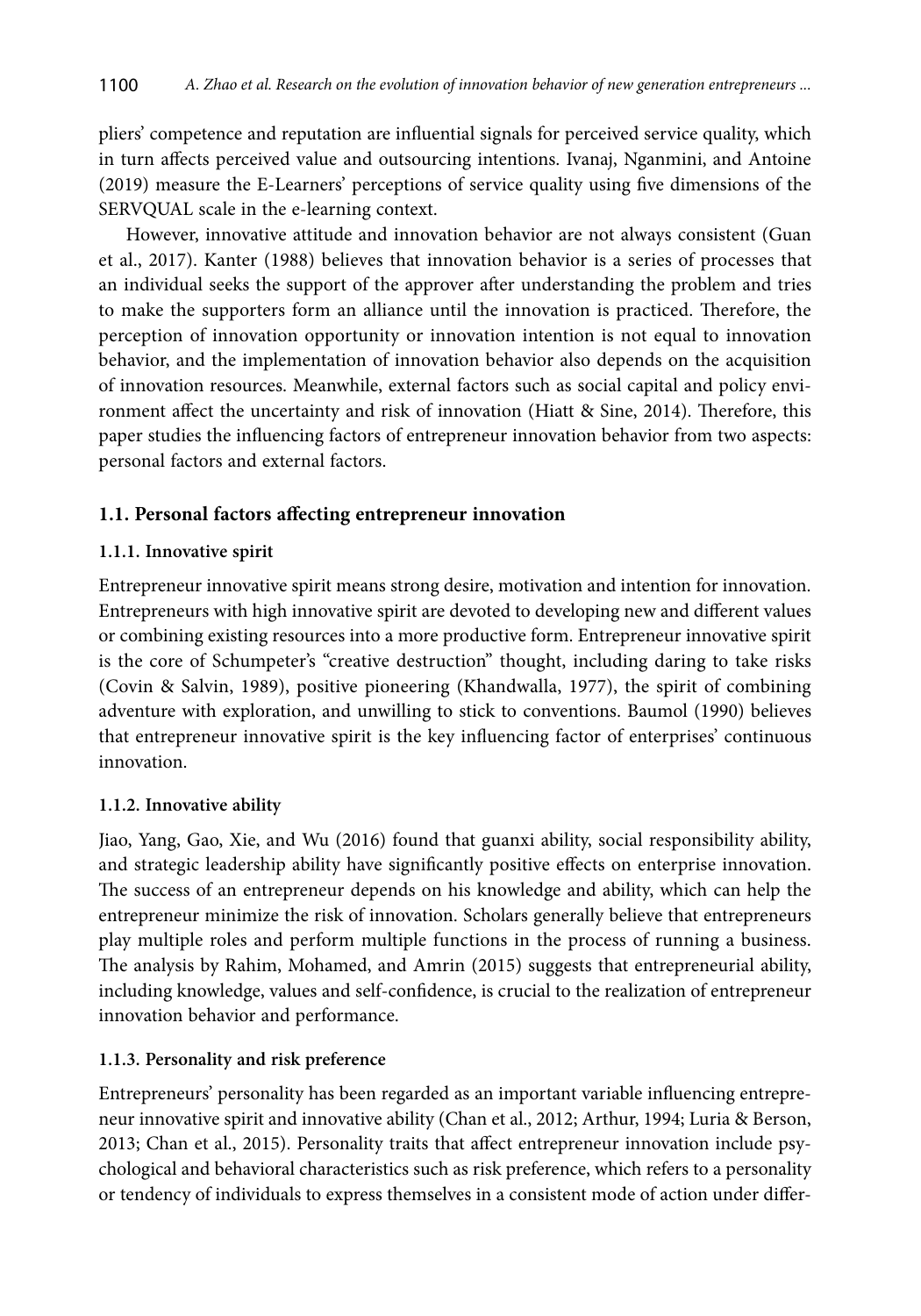ent situations, which is the key factor that determines individual behavioral characteristics and results (Pervin, 1994). According to Graham and David (2015), entrepreneurs who play a dominant role in decision-making have obvious differences in risk preference, so that companies of the same size, in the same industry and facing the same innovation opportunities might finally make completely different decision choices. According to individual differences, risk preference can be divided into three categories: risk pursuit, risk neutrality and risk aversion. Most scholars believe that individual risk preference is stable and persistent, but the change of psychological factors such as emotion will also have an impact on the risk attitude and cognition, leading to the instability of risk preference (Martínez et al., 2017).

## **1.1.4. Cognitive social capital**

Entrepreneurs' social capital refers to entrepreneurs' capacity to work their way into relationship networks which provide them with essential resources. Hernandez and Camarero (2017) analyze the network of personal, professional, social and institutional relationships of entrepreneurs, and propose that the social capital resources of entrepreneurs are the decisive factor determining the economic benefits. Hernandez-Carrion, Camarero-Izquierdo, and Gutierrez-Cillan (2019) suggest the existence of two different mechanisms which may explain the enrichment and entrepreneurial exploitation processes of social capital's resources: (1) the resource mechanism, based on a network's size and diversity, providing quantity and variety of social capital resources, and (2) the exchange mechanism, based on a network's cohesion and relational quality. The former is called structural social capital and the later cognitive social capital. Cognitive social capital can be divided into common language, common vision, shared values and similar cultural level among members within the innovation network (Stam et al., 2014). The accumulation of cognitive social capital can help entrepreneurs obtain the recognition of innovation strategy from their team members, partners, relatives and friends, so as to lay a foundation for the development of innovation activities; at the same time, the improvement of cognitive social capital is conducive to the formation of irreplaceable common values for all parties concerned, slowing down the impact of organizational culture, improving the efficiency of knowledge integration and cooperation, and facilitating all parties involved in the cooperation to accept new knowledge.

# **1.2. External factors affecting entrepreneur innovation**

## **1.2.1. Institutional factors**

Dai and Si (2018) take Chinese private enterprises as samples and find that institutional changes affect the allocation of entrepreneurship. Under uncertain environment, institutional factors will affect the size of transaction cost, and then affect the behavior mode of entrepreneurs. Entrepreneurs expect good institutional environment, cultural environment, and financial environment that encourage innovation and tolerate failure, so as to promote a loose external environment for innovation. Promoting entrepreneurship through policy tools is a common practice in various countries (Feldman et al., 2013; Lanahan & Feldman, 2015).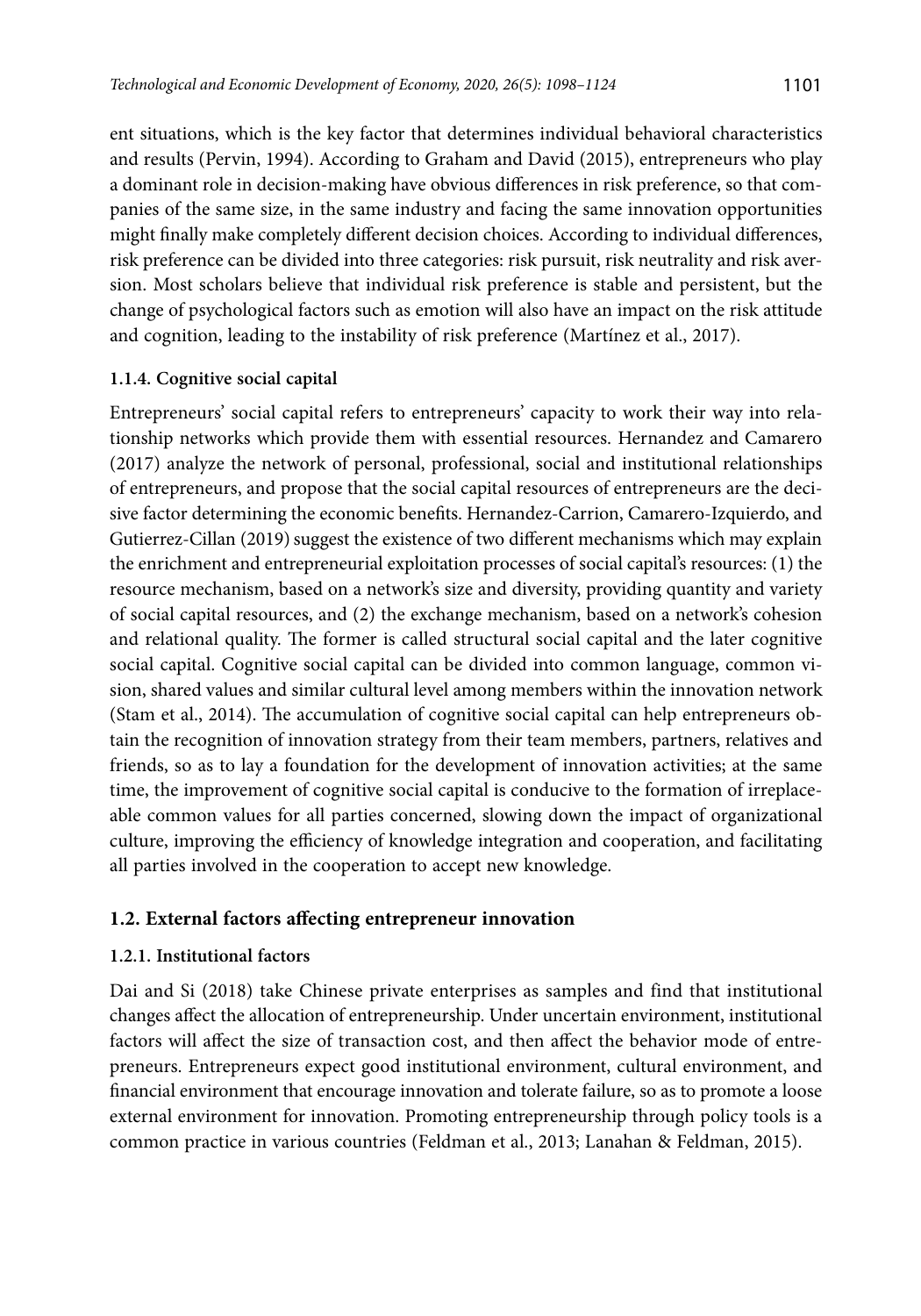#### **1.2.2. Structural social sapital**

As a special resource, entrepreneurs' structural social capital plays an important role in promoting the innovation performance of enterprises (Batjargal, 2007; Anderson, 2002). Innovation performance is realized in terms of the process of entrepreneurs' expansion and deepening of specific structured social capital (Vissa, 2011). As organization's network and innovation process becomes more and more complex, enterprises embedded in social network can achieve favorable resources for enterprises' innovation. Resources contained in entrepreneurs' social network relations provide an opportunity for enterprises to win innovation performance, while entrepreneurs obtain the information, resources, services and substantial support needed for the development of innovation opportunities and the operation of enterprises (Hernandez-Carrion et al., 2019).

Existing studies have studied the relevant influencing factors of entrepreneur innovation behavior from different perspectives, which provides a useful reference for this study. However, the existing researches lack of further research on the consistency and causes between behavioral intention, behavior and performance, and also lack of in-depth discussion on the particularity of new generation entrepreneurs and the differences between the new generation and their older generation in terms of cognitive social capital. In this study, computational experiment method in social science is adopted to explore the dynamic innovation process with multi-factor interaction and feedback. It combines micro motivation of innovation behavior with the dynamic process of realizing innovation performance of enterprises. Based on the constructed multi-agent evolution model, this paper simulates the evolution process of innovation intention, innovation behavior and innovation performance of different types of new generation entrepreneurs under different scenarios, analyzes the evolutionary rules of new generation entrepreneurs' innovation, and explores the policy strategies promoting new generation entrepreneurs' innovation and achieving enterprise innovation performance.

The remaining sections of this study are organized as follows. The context model abstracted from real world about new generation entrepreneur innovation is introduced in Section 2. Then we develop a multi-agent model and describe its agent attributes, workflow, decision rules, evolutionary rules in Section 3 and parameters are discussed in Section 4. In Section 5, we simulate the innovation process of new generation entrepreneurs under different scenarios and deeply analyze the results. And conclusions and discussions are drawn in the last Section.

### **2. Context and behavior model**

In order to observe the dynamic process of innovative behavior of new generation entrepreneurs under complex influence of internal and external factors and analyze the evolutionary rules of their innovation behavior and enterprise innovation performance under different scenarios, this paper integrates the complex environment, individual micro-level factors (risk preference, innovation spirit, innovation ability, cognitive social capital, structural social capital, etc.) and macro-level factors (Government Innovation Support Policies, etc.) into the research frame work, and constructs a multi-agent computational experimental model to verify some empirical conclusions.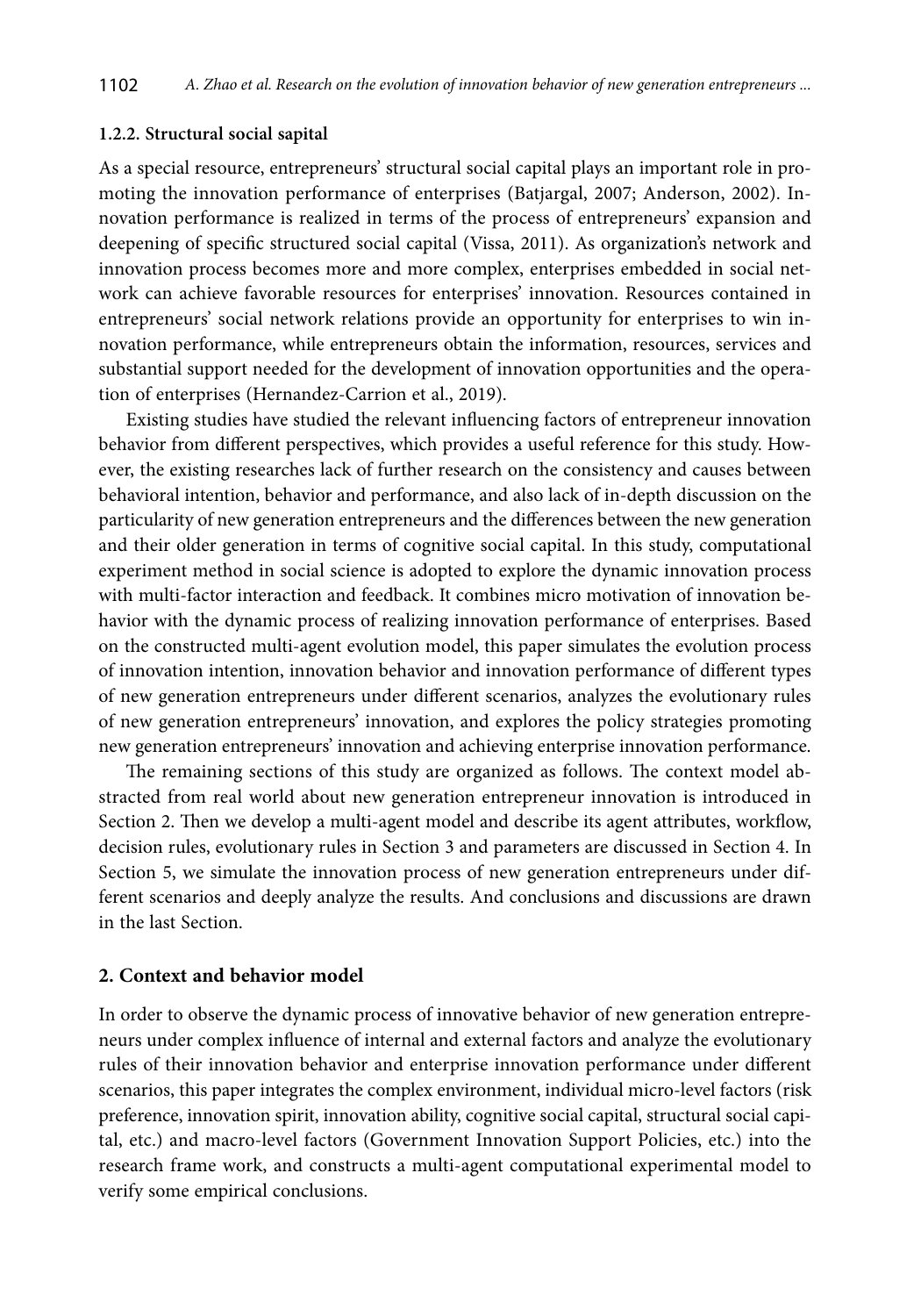New generation entrepreneurs are usually young, promising, ambitious and high-quality elites. Innovation is often regarded as an important means to realize the value of life rather than just to seek the improvement of economic benefits of enterprises. Therefore, compared with policy incentive factors, the most direct motivation of their innovation behavior is the innovative spirit and innovative ability. However, new generation entrepreneurs are usually inexperienced, and their decision-making power in enterprises is often restricted by various parties. Therefore, consistent cognition and support of relatives, friends, partners for innovation (i.e. cognitive social capital) are also important prerequisites for them to implement innovation. Meanwhile, although the incentive of innovation system environment is no longer the direct factor that affects its innovation behavior, innovation related policies can provide entrepreneurs with the support of talents, technology, capital and other aspects needed for innovation, and create conditions and guarantees for the success of innovation and the realization of enterprise innovation performance, so these external factors also play an important role in the innovation process. Historical innovation performance can improve the cognitive social capital of entrepreneurs, help new generation entrepreneurs obtain higher support rate in the continuous innovation, and improve the enthusiasm for further innovation, while the experience of innovation failure would have a negative impact on the sustainable innovation behavior. Therefore, the innovation of new generation entrepreneurs is a nonlinear dynamic process under the interaction of complex internal and external environments. The process can be abstracted as shown in Figure 1.



Figure 1. Context and behavior model of new generation entrepreneur innovation

# **3. Computational model**

### **3.1. Agent attributes and workflow**

Assume that there are m new generation entrepreneurs in the system, with entrepreneur subject number  $i(i=1,2,...,m)$  as their unique identity. Entrepreneurs have different attributes and the initial settings of their main attributes are as follows:

- 1) Risk preference: There are three types of entrepreneurs' risk preference: risk pursuit, risk neutrality and risk aversion. The number of entrepreneurs in each category is m/3.
- 2) Innovative spirit: The innovative spirit of the three types of entrepreneurs presents a normal distribution.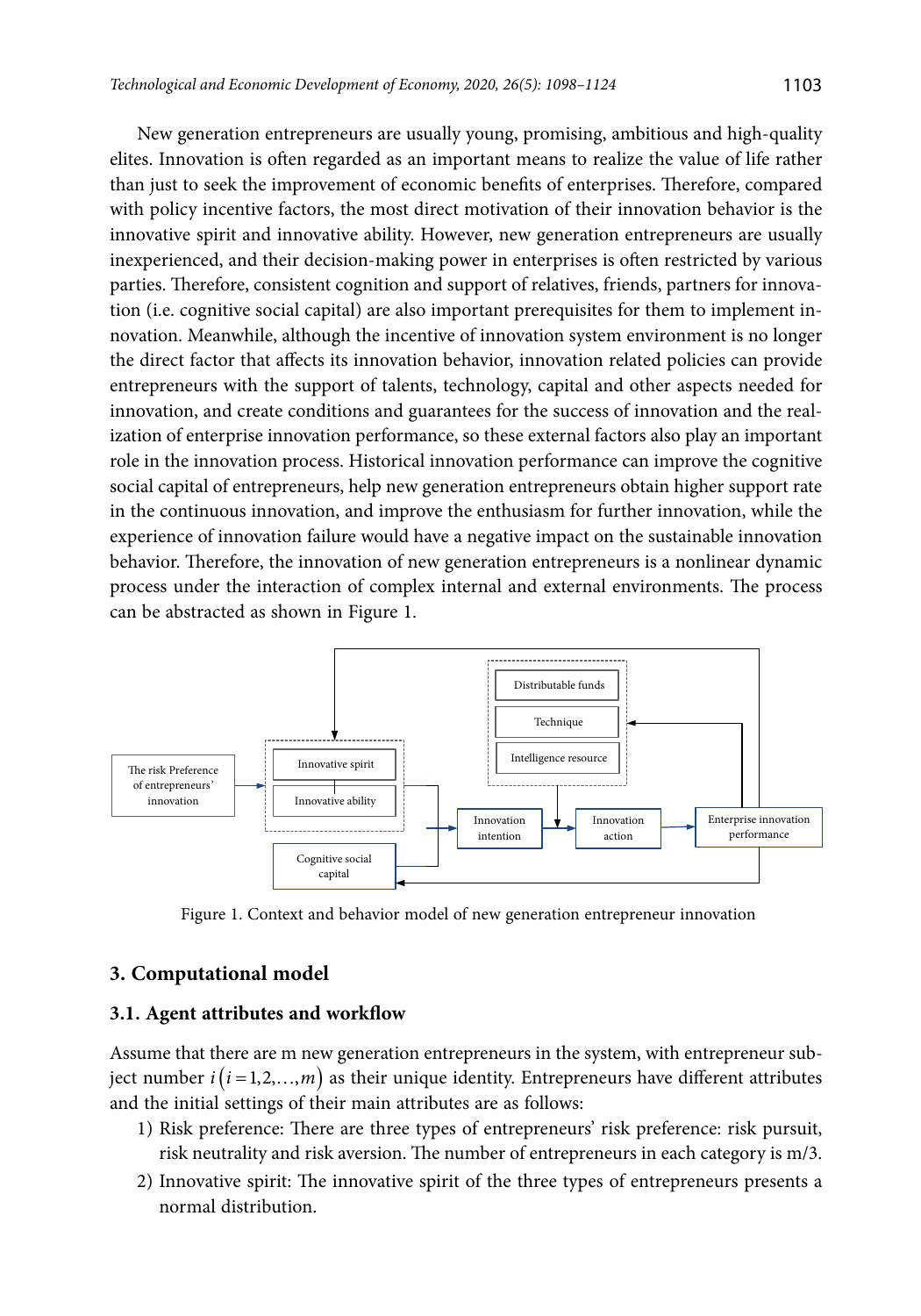- 3) Innovative ability: Innovative ability refers to the innovative ability after the adjustment of decision-making power. The initial settings of the three types of entrepreneurs' innovative ability show a normal distribution.
- 4) Cognitive social capital, disposable capital, technological level and intelligence resource: The initial values of entrepreneurs' attributes are randomly distributed, and there is no significant difference in the average values of entrepreneurs.

According to the hypothesis, in each simulation iteration cycle, the innovative spirit, innovative ability and cognitive social capital of each new generation entrepreneur determine their innovative intention. When the innovation intention is not less than the threshold of innovation implementation, the main body begins to prepare for innovation in the early stage. If the enterprise has the conditions for innovation (with the funds, technology and intelligence needed for innovation), the entrepreneur formally implements innovation. Because innovation itself has certain risks and uncertainties, the actual performance brought by innovation is uncertain, which is related to the technological level and intelligence resource of enterprises. Enterprise innovation performance in turn will affect entrepreneurs' innovative spirit, innovative ability, cognitive social capital, disposable capital, technology level and intelligence resource. The workflow of innovation behavior of new generation entrepreneurs is shown in Figure 2.



Figure 2. The workflow of innovation behavior of new generation entrepreneurs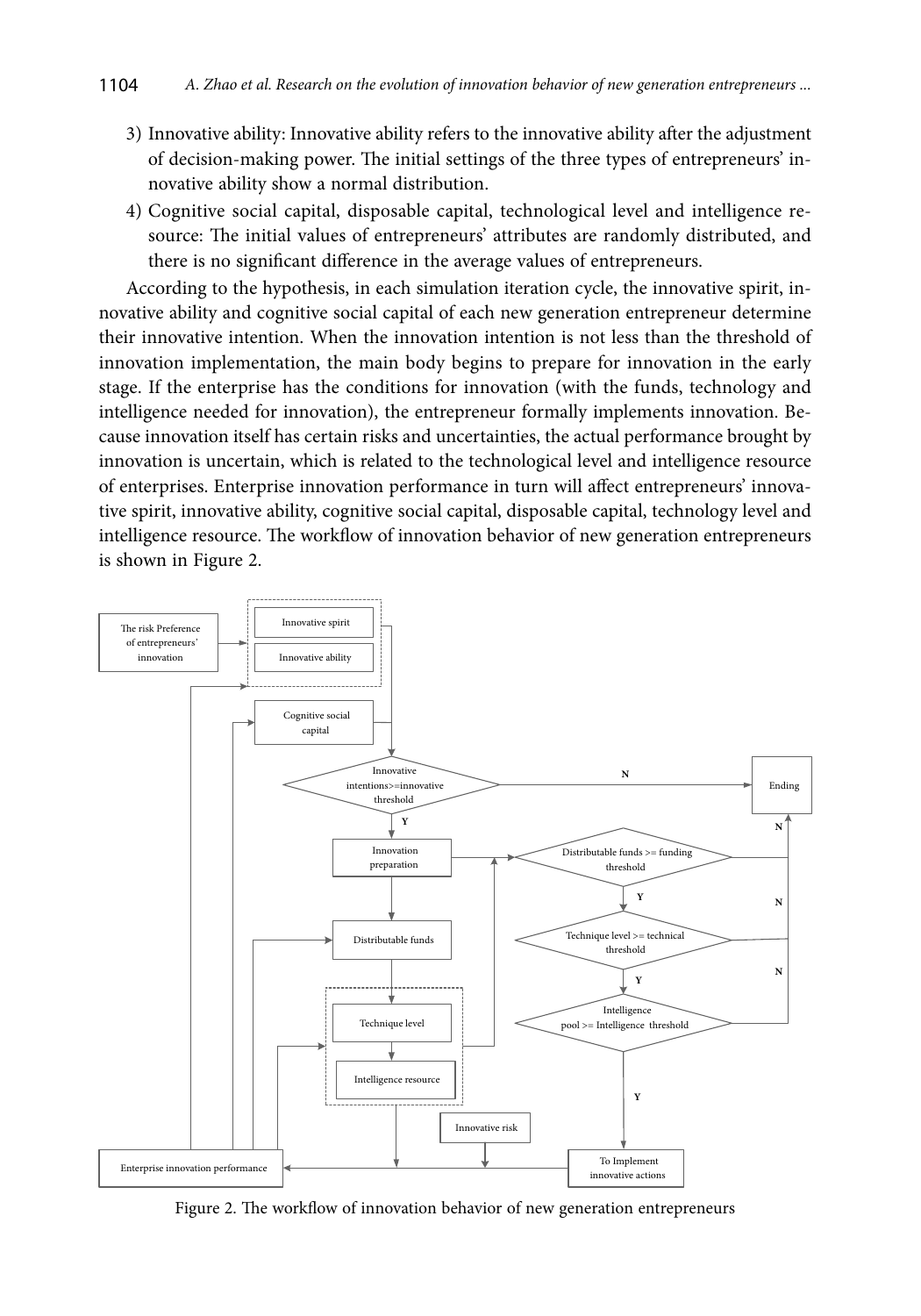### **3.2. Agent decision rules**

(1) Innovative Intention Decision Rules. The new generation entrepreneurs first make the decision whether to innovate or not according to their innovative spirit, innovative ability and cognitive social capital. According to the regression analysis results of empirical research and the mathematical modeling method, referring to the consumer decision-making rules of Guan, Zhao, and Du (2017), the relationship between the related factors of the main innovation intention is set as follows:

$$
INO\_will_i^j = (\frac{1}{e^{(1-sp_i^j)}})^{\alpha_1} \times (\frac{1}{e^{(1-ab_i^j)}})^{\alpha_2} \times (\frac{1}{e^{(1-co_i^j)}})^{\alpha_3}.
$$
 (1)

Among them,  $INO\_threshold_i^j$  is the innovative intention of entrepreneur subject i in j iteration cycle, and  $\alpha_1$ ,  $\alpha_2$ ,  $\alpha_3$  are respectively the influence coefficients of innovative spirit, innovative ability and cognitive social capital on innovative intention, while  $sp_i^j$ ,  $ab_i^j$ ,  $co_i^j$  are respectively the innovative spirit, innovative ability and cognitive social capital of entrepreneur i in j iteration cycle.

When the innovation intention is not less than the entrepreneur's innovation threshold  $\textit{INO}\_\textit{threshold}_i^j$ , the main body makes the decision of innovation preparation; otherwise, the entrepreneur chooses not to innovate in the iteration cycle.

(2) Innovative implementation rules. For the new generation entrepreneurs entering the preparatory stage of innovation, the main body further examines their innovative capital, technology level and intelligence resource. Only when the three are not less than the threshold requirements of capital, technology and intelligence resource for innovation can entrepreneurs really implement innovation. The capital, technology and intelligence that entrepreneurs can use for innovation not only come from the internal resources of enterprises, but also from the resources that entrepreneurs can obtain through social networks, i.e. the structural social capital from the government, banks and research institutes. In addition, the disposable funds also include the innovation funds in the government's innovation support policies.

(3) Enterprise innovation performance output rules. The performance output of enterprises is related to innovation-related innovation risk, technology level and intelligence resource. Successful innovation needs to meet the conditions:

$$
1 - e^{-\gamma \times (tech_i^j)^{\theta_1} \times (pers_i^j)^{\theta_2}} \ge u(0,1).
$$
 (2)

Among them,  $\gamma$ ,  $\theta_1$ ,  $\theta_2$  are model parameters, which determine the accumulative speed of technology level and intelligence resource.  $u(0,1)$  represents the random number between [0,1], reflecting the uncertainty of innovation activities in the real world (Guan et al., 2017), *iech*<sup>*j*</sup>, *pers*<sup>*j*</sup> are respectively the technology level and intelligence resource that entrepreneurs i have in j iteration cycle. If the conditions are met, the innovation will be successful and the enterprise will achieve positive performance output:

$$
PERF_{-}ent_{i}^{j} = \left(\frac{1}{e^{(1-tech_{i}^{j})}}\right)^{w_{1}} \times \left(\frac{1}{e^{(1-pers_{i}^{j})}}\right)^{w_{2}} \times u\left(0,1\right)^{w_{3}}.
$$
\n(3)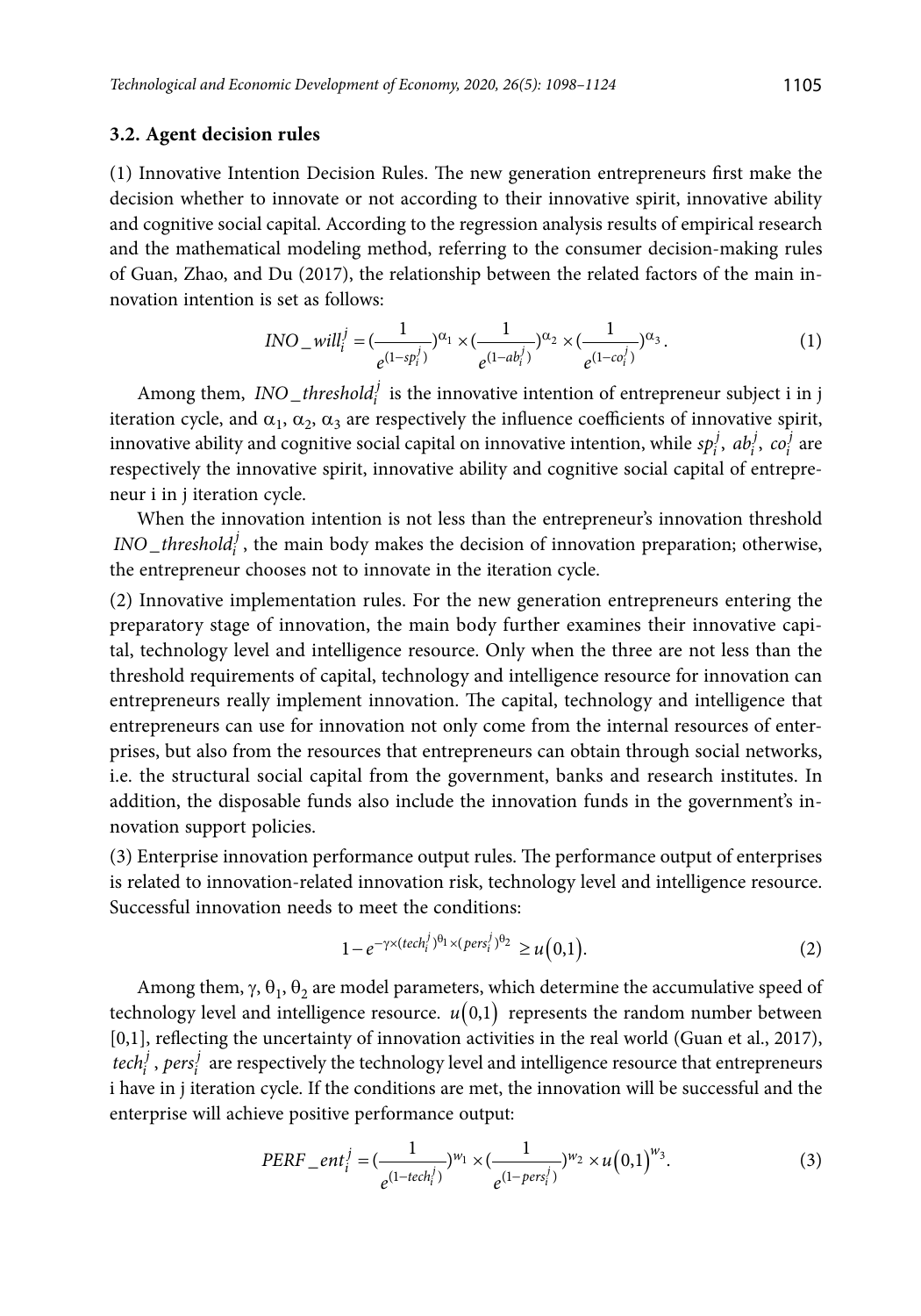Among them,  $w_1$ ,  $w_2$ ,  $w_3$  are the influence coefficients of technological level, intelligence resource and innovation risk on enterprise innovation performance. Random number reflects the uncertainty of innovation performance.

If the condition of Formula (2) is not satisfied, the failure of innovation will bring loss to the enterprise, that is, the innovation performance of the enterprise is negative.

$$
PERF\_ent_i^j = 0 - u(0,1).
$$
\n<sup>(4)</sup>

Because the reasons for failure are uncertain, this model uses random numbers less than zero between 0 and 1 to represent the loss of enterprises caused by innovation failure.

#### **3.3. Agent evolutionary rules**

The initial innovation threshold of entrepreneurs is related to their risk preference.

$$
INO\_threshold_i^0 = 1 - risk_i,
$$
\n(5)

risk<sub>i</sub> is the risk preference of entrepreneur *i*. It can be seen that entrepreneurs pursuing risk have lower innovation threshold and are more likely to participate in innovation.

The entrepreneurs have the ability of self-adaptation and self-learning. The innovation performance of other entrepreneurs will affect their innovation thresholds.

$$
INO\_threshold_i^{j+1} = (1 - \sigma) \times INO\_threshold_i^j + \sigma \times \sum_{k=1}^{m} (PERF_{entk}^j).
$$
 (6)

Among them,  $\alpha$  is the model parameter of the main learning ability.

In addition, the innovative performance of entrepreneurs produced by their innovation behavior has a certain impact on entrepreneurs' innovative spirit, innovative ability, disposable capital, technological level and intelligence resource.

(1) Innovative spirit. As a descriptive model of risk decision-making, prospect theory (Kahneman & Tversky, 1979) can better describe the behavioral characteristics of decisionmakers, such as reference dependence, loss avoidance and probability judgment distortion, and explain the different impacts of income and loss on decision-makers. Based on the idea of prospect theory, this model expresses the influence function of enterprise innovation performance on entrepreneurs' innovative spirit as follows:

$$
\begin{cases}\n\Delta sp_i^j = -\lambda \left( -PERF_{enti}^j \right)^{p_1}, \quad PERF_{enti}^j \le 0 \\
\Delta sp_i^j = \left( PERF_{enti}^j \right)^{p_2}, \quad PERF_{enti}^j > 0\n\end{cases}
$$
\n(7)

Among them,  $\rho_1$  and  $\rho_2$   $(0 \le \rho_1, \rho_2 \le 1)$  respectively indicate the convexity degree of value function when the innovation performance of enterprises is "revenue" and "loss". The larger the  $\rho_1$  and  $\rho_2$ , the greater the convexity degree of value function of entrepreneurs is. This reflects the psychological and behavioral characteristics of entrepreneurs' diminishing sensitivity to income. The parameter  $\lambda > 1$  reflects the psychological and behavioral characteristics of decision-makers who are more sensitive to the loss than the gain of enterprise performance. The greater  $\lambda$  is, the greater the degree of loss avoiding tendency of entrepreneurs is. Ac-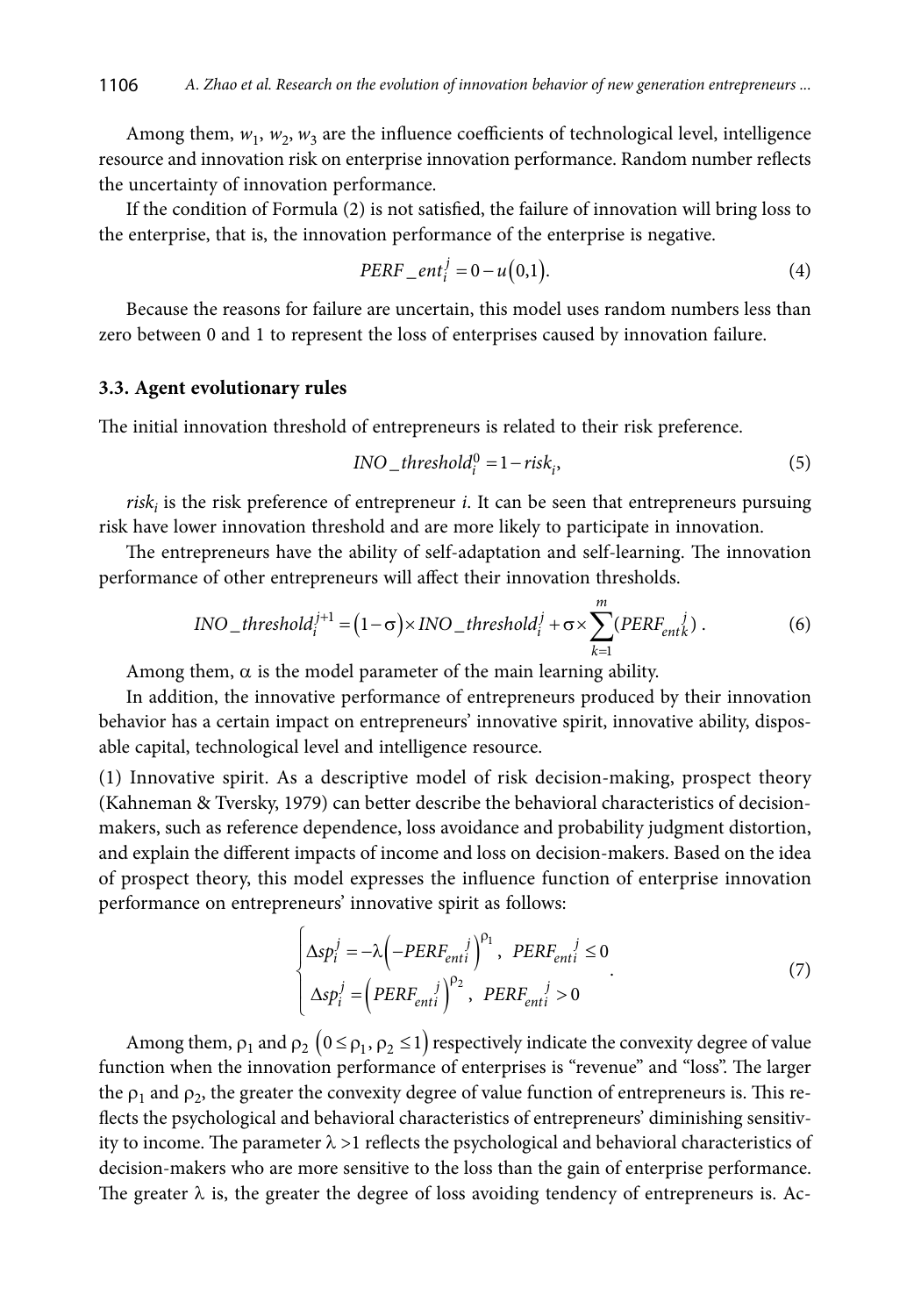cording to references Langer and Weber (2001) and Bleichrodt, Schmidt, and Zank (2009), we usually take  $\rho_1 = 0.89$ ,  $\rho_2 = 0.92$  and  $\lambda = 2.25$ .

The innovative spirit of entrepreneurs in the next cycle is:

$$
sp_i^{j+1} = sp_i^j + \Delta sp_i^j. \tag{8}
$$

(2) Innovative ability. The entrepreneurs can accumulate innovation experience and knowledge and improve innovative ability by implementing innovation. The improvement of innovative ability is related to the individual's existing innovative ability and uncertainties.

$$
ab_i^{j+1} = \delta_1 \times ab_i^j + \delta_2 \times u(0,1) + \delta_3 \times (1 - ab_i^j). \tag{9}
$$

Among them, the mode parameters are  $\delta_1$ ,  $\delta_2$ ,  $\delta_3$ , and  $\delta_1 + \delta_2 + \delta_3 = 1$ .

(3) Disposable funds. Enterprise innovation performance has an impact on disposable capital:

$$
Fi_i^{j+1} = Fi_i^j + PERF_{enti}.
$$
\n<sup>(10)</sup>

Among them,  $Fi_i^j$  is the disposable capital owned by entrepreneur *i* in iteration cycle *j*.

(4) Technical level and intelligence resource. Whether the innovation is successful or not, the innovation behavior may affect the technological level and intelligence resource of enterprises. The extent of the impact is related to the structural social capital such as scientific research institutions and the government's intelligence policy in innovation.

$$
tech_i^{j+1} = \varphi_1 \times tech_i^j + \varphi_2 \times u(0,1) + \varphi_3 \times \left(\frac{1}{e^{(1-stru_i^j)}}\right)^{\epsilon_1} \times \left(\frac{1}{e^{(1-poli_{pej})}}\right)^{\epsilon_2};
$$
 (11)

$$
pers_i^{j+1} = \varphi_1 \times tech_i^j + \varphi_2 \times u(0,1) + \varphi_3 \times \left(\frac{1}{e^{(1-stru_i^j)}}\right)^{\epsilon_1} \times \left(\frac{1}{e^{(1-poli_{pej})}}\right)^{\epsilon_2}.
$$
 (12)

Among them,  $\varphi_1$ ,  $\varphi_2$ ,  $\varphi_3$ ,  $\epsilon_1$ ,  $\epsilon_2$  are the model parameters,  $\varphi_1 + \varphi_2 + \varphi_3 = 1$ , *stru*<sup>*i*</sup> is the structural social capital owned by entrepreneur  $i$  in the iteration cycle  $j$ , and  $poli$   $pe$ , is the intelligence policy of government innovation in the j cycle.

### **4. Parameters setting and discussion**

#### **4.1. Parameters setting**

In this study, public parameters and individual parameters of entrepreneurs for system simulation are set on the basis of empirical research. In specific applications, the values of each parameter are standardized first. For the parameters of innovative spirit, innovative ability and other indicators, the weight of different indicators are set firstly in data processing, and then the attribute values of samples are obtained by multi-index fuzzy decision method (Zadeh, 1965, 1968). The model parameters needed in the simulation refer to the relevant parameters in the regression analysis. At the same time, according to the comparison between the experimental results and the actual results, the particle swarm optimization algorithm is used to adjust through simulation training.

The main variables of the system and their initial assigning rules are shown in Table 1.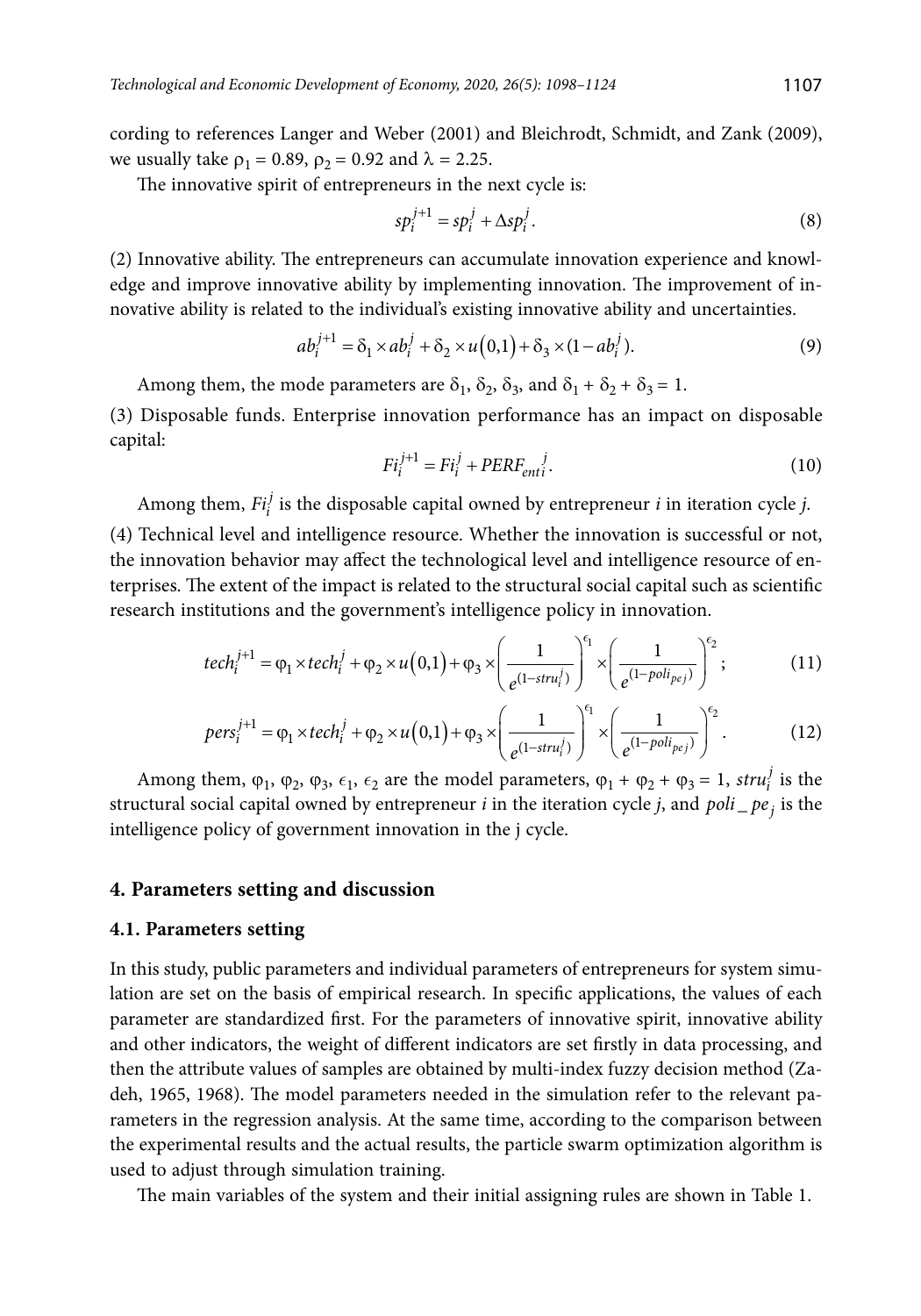| Variables/<br>parameters       | Implication                                                                                | Assignment<br>range | Assignment rules                                                                                                                                     |
|--------------------------------|--------------------------------------------------------------------------------------------|---------------------|------------------------------------------------------------------------------------------------------------------------------------------------------|
| m                              | Number of new generation<br>entrepreneurs                                                  | 150                 | Fixed value, including 50 risk-seeking<br>entrepreneurs, 50 risk-averse<br>entrepreneurs and 50 risk-neutral<br>entrepreneurs                        |
| T                              | Simulation cycle                                                                           | 100                 | Fixed value                                                                                                                                          |
| $risk_i$                       | Risk preference value of<br>enterprise i                                                   | [0,1]               | The three types of entrepreneurs<br>accord with the normal distribution<br>of N $(0.3, 0.08)$ , N $(0.5, 0.08)$<br>and $N$ (0.7, 0.08), respectively |
| $sp_i^0$                       | The initial innovative spirit of<br>enterprise i                                           | [0,1]               | The three types of entrepreneurs<br>accord with the normal distribution<br>of N (0.3, 0.08), N (0.5, 0.08)<br>and $N$ (0.7, 0.08), respectively      |
| $ab_i^0$                       | The initial innovative ability of<br>enterprise i                                          | [0,1]               | The three types of entrepreneurs<br>accord with the normal distribution<br>of N (0.3, 0.08), N (0.5, 0.08)<br>and $N$ (0.7, 0.08), respectively      |
| $co_i^0$                       | The initial cognitive social<br>capital of enterprise i                                    | [0,1]               | Random                                                                                                                                               |
| $stru_i^0$                     | The initial structural social<br>capital of enterprise i                                   | [0,1]               | Random                                                                                                                                               |
| $Fi_i^0$                       | The initial disposable funds<br>owned by enterprise i                                      | [0,1]               | Random                                                                                                                                               |
| tech <sub>i</sub> <sup>0</sup> | The initial technical level<br>owned by enterprise i                                       | [0,1]               | Random                                                                                                                                               |
| pers <sub>i</sub> <sup>0</sup> | The initial intelligence resource<br>owned by enterprise i                                 | [0,1]               | Random                                                                                                                                               |
| $\alpha_1$                     | The model parameters of<br>innovative spirit Influencing<br>innovation intention           | 1.5                 | Simulation training                                                                                                                                  |
| $\alpha_2$                     | The model parameters of<br>innovative ability influencing<br>innovation intention          | 1.5                 | Simulation training                                                                                                                                  |
| $\alpha_3$                     | The model parameters of<br>cognitive social capital<br>influencing innovation<br>Intention | 1.5                 | Simulation training                                                                                                                                  |
| γ                              | Technical level and the growth<br>speed of intelligence resource                           | 0.2                 | Simulation training                                                                                                                                  |
| $\theta_1$                     | The model parameters of<br>technology influencing<br>enterprise innovation<br>performance  | 1.3                 | Simulation training                                                                                                                                  |
| $\theta_2$                     | The model parameters of<br>intelligence affecting enterprise<br>innovation performance     | 1.3                 | Simulation training                                                                                                                                  |

Table 1. Main variables and table of initial assignment rules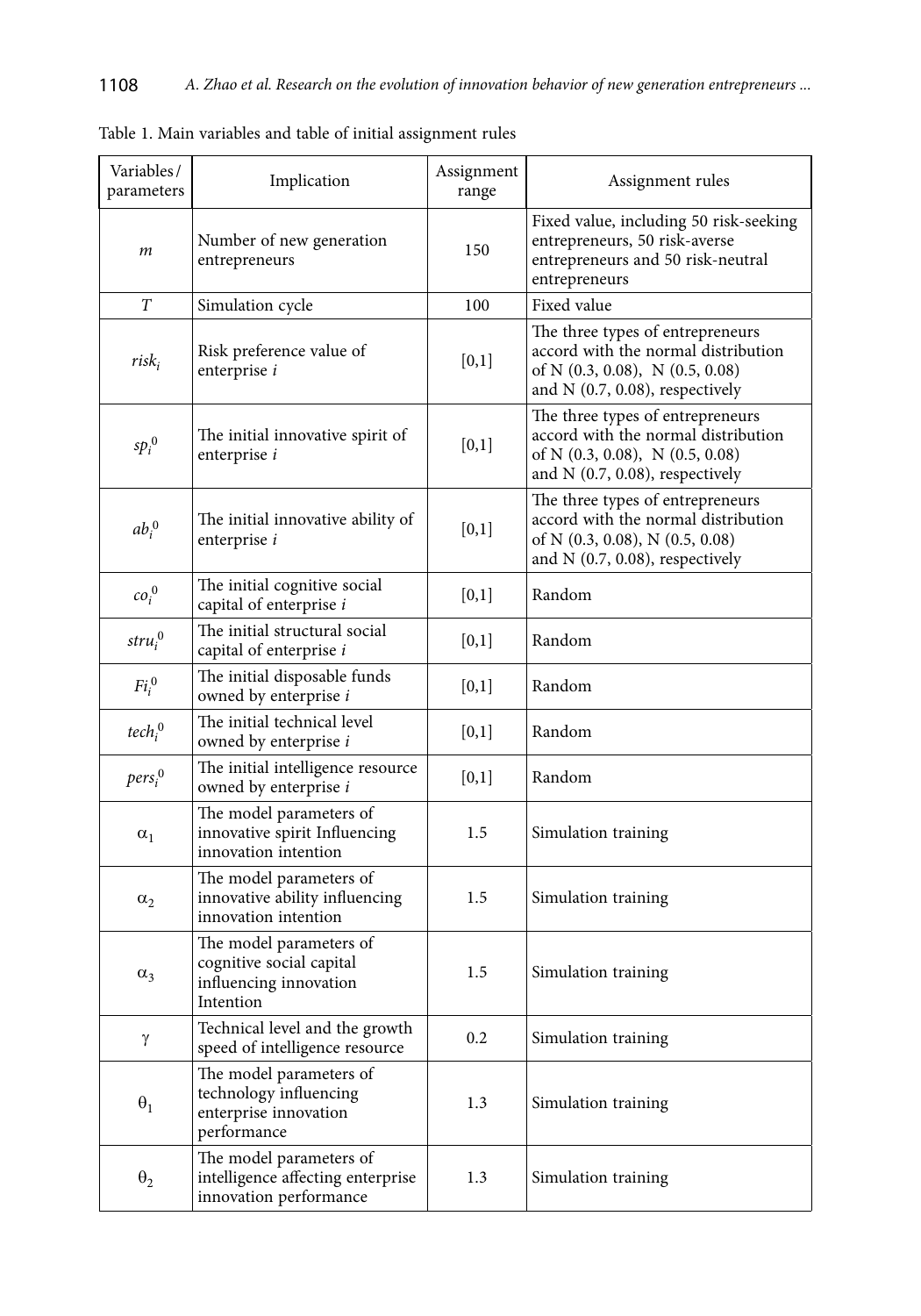| Variables/<br>parameters             | Implication                                                                                                                                    | Assignment<br>range | Assignment rules    |
|--------------------------------------|------------------------------------------------------------------------------------------------------------------------------------------------|---------------------|---------------------|
| $W_1$ , $W_2$ , $W_3$                | The influencing coefficient of<br>technological level, intelligence<br>resource and innovation risk<br>on enterprise innovation<br>performance | 1.5, 1.5, 0.2       | Simulation training |
| S                                    | Mode parameters of<br>entrepreneurs' learning ability                                                                                          | 0.02                | Simulation training |
| $\delta_1$ , $\delta_2$ , $\delta_3$ | The mode parameters of<br>innovative ability learning                                                                                          | 0.8, 0.05,<br>0.15  | Simulation training |
| $\varphi_1, \varphi_2, \varphi_3$    | The mode parameters of<br>technical level learning                                                                                             | 0.8, 0.05,<br>0.15  | Simulation training |
| $\epsilon_1, \epsilon_2$             | The mode parameters of<br>structural social capital and<br>talent policy influencing<br>technological level                                    | 1.5, 1.3            | Simulation training |

## *End of Table 1*

# **4.2. Parameters discussion**

Specific attribute parameter settings affect the simulation results of the system, therefore, in parameter settings, we try to consider the correspondence with the empirical results and consider the universality and representativeness. The total number of entrepreneurs  $M =$ 150 is set up in this study. The distribution of the initial parameters of the main attributes is shown in Figure 3.

(1) Innovative spirit: The initial settings of three types of entrepreneurship are shown in Figure 3(a). The vertical coordinate represents the quantitative value of entrepreneurship, and the horizontal coordinate represents the percentage of entrepreneurs. The same type of entrepreneurship has a normal distribution.

(2) Innovative ability: Innovative ability refers to the innovative ability after the adjustment of decision-making power. The initial setting of three types of entrepreneurs' innovative ability is shown in Figure 3(b). The vertical coordinate represents the quantitative value of entrepreneurs' innovative ability, and the horizontal coordinate represents the proportion of the total number of entrepreneurs. The innovative ability of the same type of entrepreneurs is approximately normal distribution.

(3) Cognitive social capital, disposable capital, technological level and intelligence resource: The initial distribution of entrepreneurs' attributes is shown in Figure  $3(c)$ ,  $3(d)$ ,  $3(e)$  and 3(f), respectively. There is no significant difference in the average value of entrepreneurs, but there is a random distribution among individuals.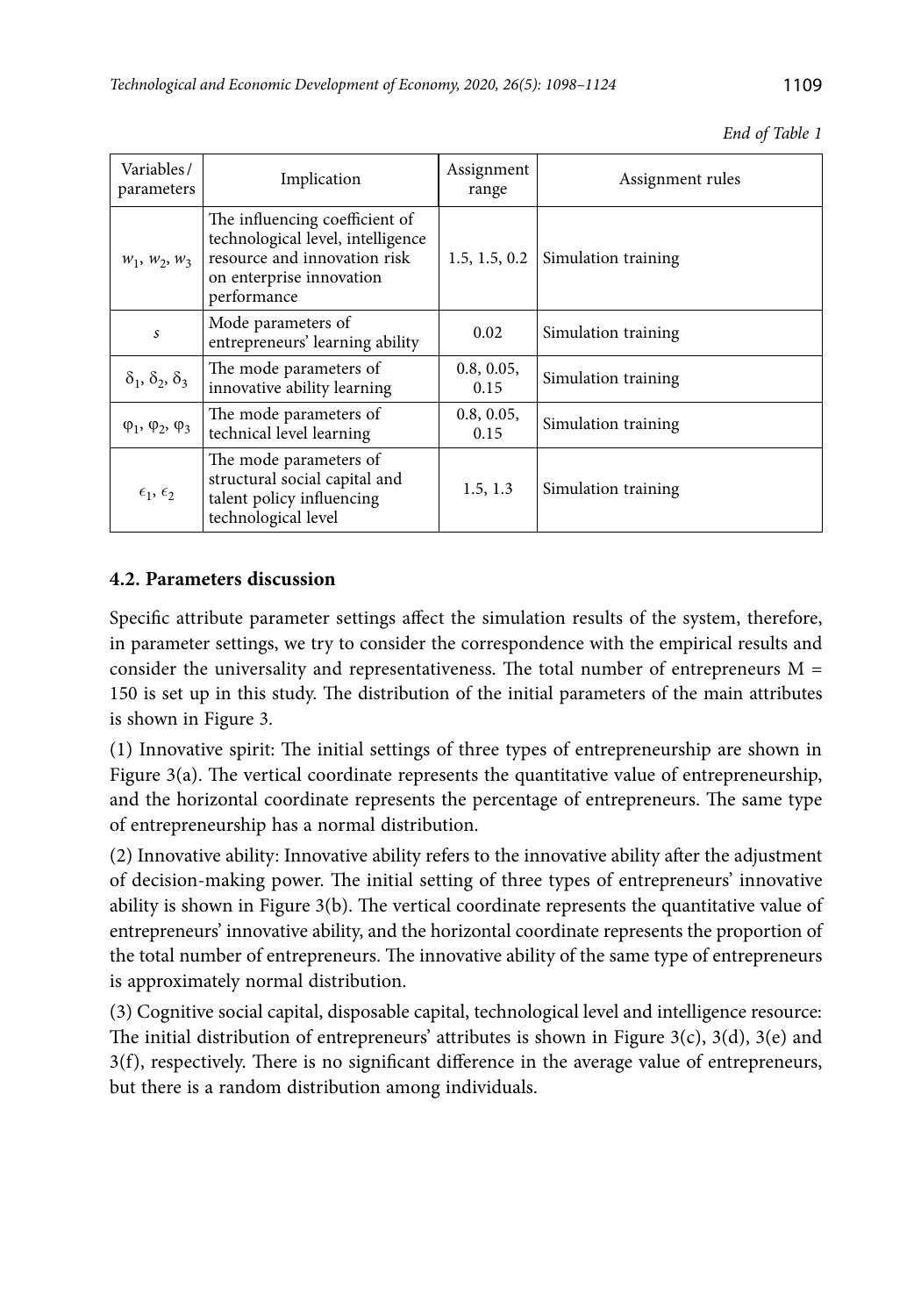

Figure 3. Initialization settings of entrepreneurs' agent attributes in the new generation

### **5. Evolution analysis**

## **5.1. Evolution analysis of spontaneous innovation behaviour of new generation entrepreneurs**

Spontaneous innovation is a need rather than being affected by external factors. Under the spontaneous innovation scenario, the new generation of entrepreneurs have no structural social capital and no innovation-related policy support. The entrepreneurs' innovation activities are based entirely on their innovative spirit and ability. The simulation experiment of spontaneous innovation can be used as a reference for different policy roles, and the possible policy scenarios can be explored through in-depth analysis of the bottlenecks in spontaneous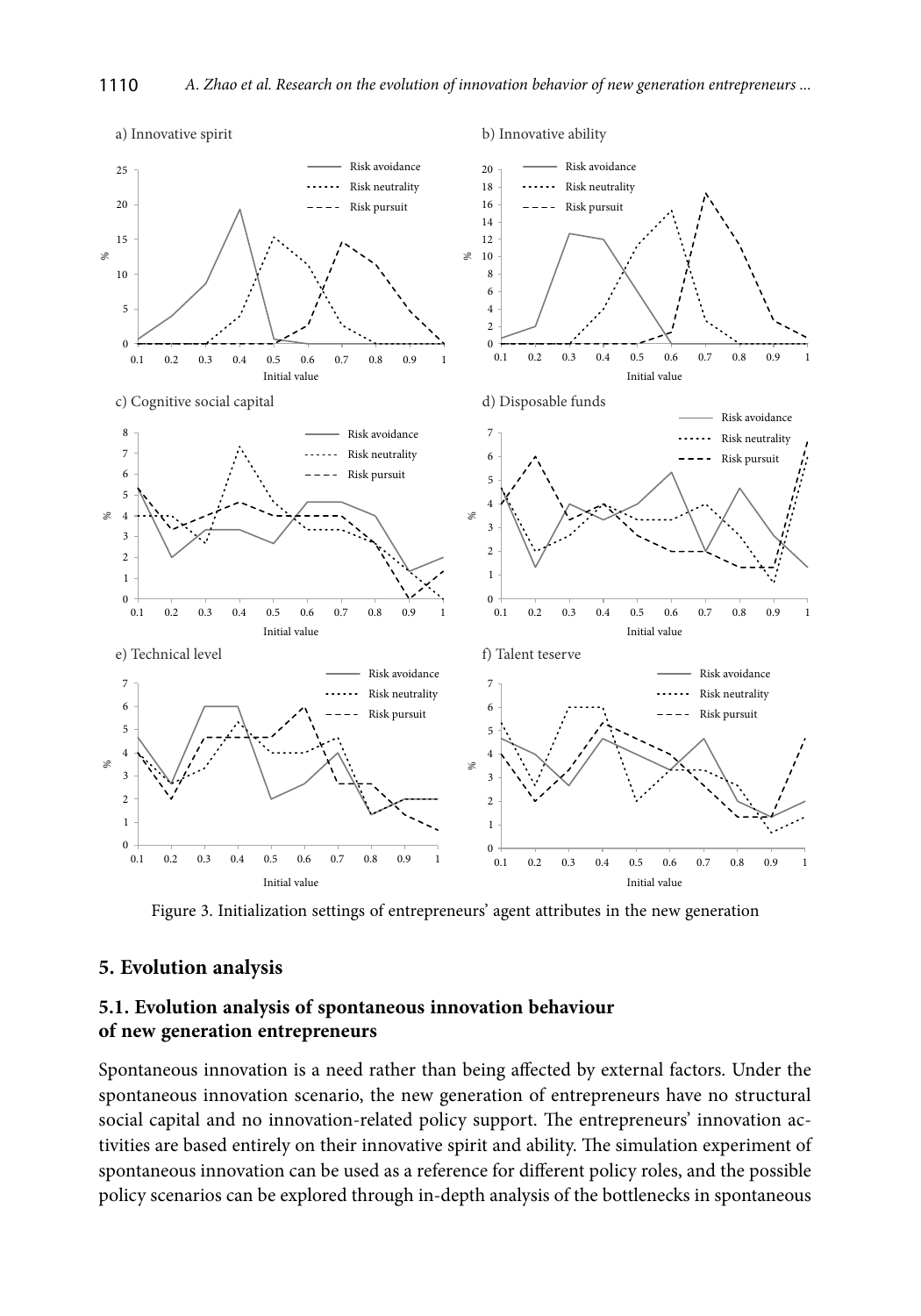innovation. In order to reduce the deviation of experimental results caused by random factors in simulation, the average of simulation results is tested 50 times in each scenario. The evolution process of innovation intention and innovation implementation behavior of entrepreneurs with different risk preferences under spontaneous scenarios is shown in Figure 4.

As can be seen from Figure 4(a), Figure 4(b) and Figure 4(c), although the number of entrepreneurs with innovative intentions varies considerably under different risk preferences, their innovative implementation behavior basically falls to zero after 10 cycles without external support. Further analysis of innovation performance of entrepreneurs with different risk preferences shows that the overall innovation performance of entrepreneurs with different risk preferences is negative, and the loss of innovation performance of entrepreneurs with risk pursuit is more severe. Because of the declination of disposable capital caused by enterprise innovation performance, even if entrepreneurs have innovation intention, they would be unable to implement innovation. The evolution of entrepreneurship in spontaneous Innovation scenario is shown in Figure 5.

From Figure 5, we can see that in the spontaneous innovation scenario, entrepreneurship has not changed much because there are fewer entrepreneurs who really implement innovation, and the overall innovation has declined slightly.



Figure 4. Evolution of spontaneous innovation behavior of new generation entrepreneurs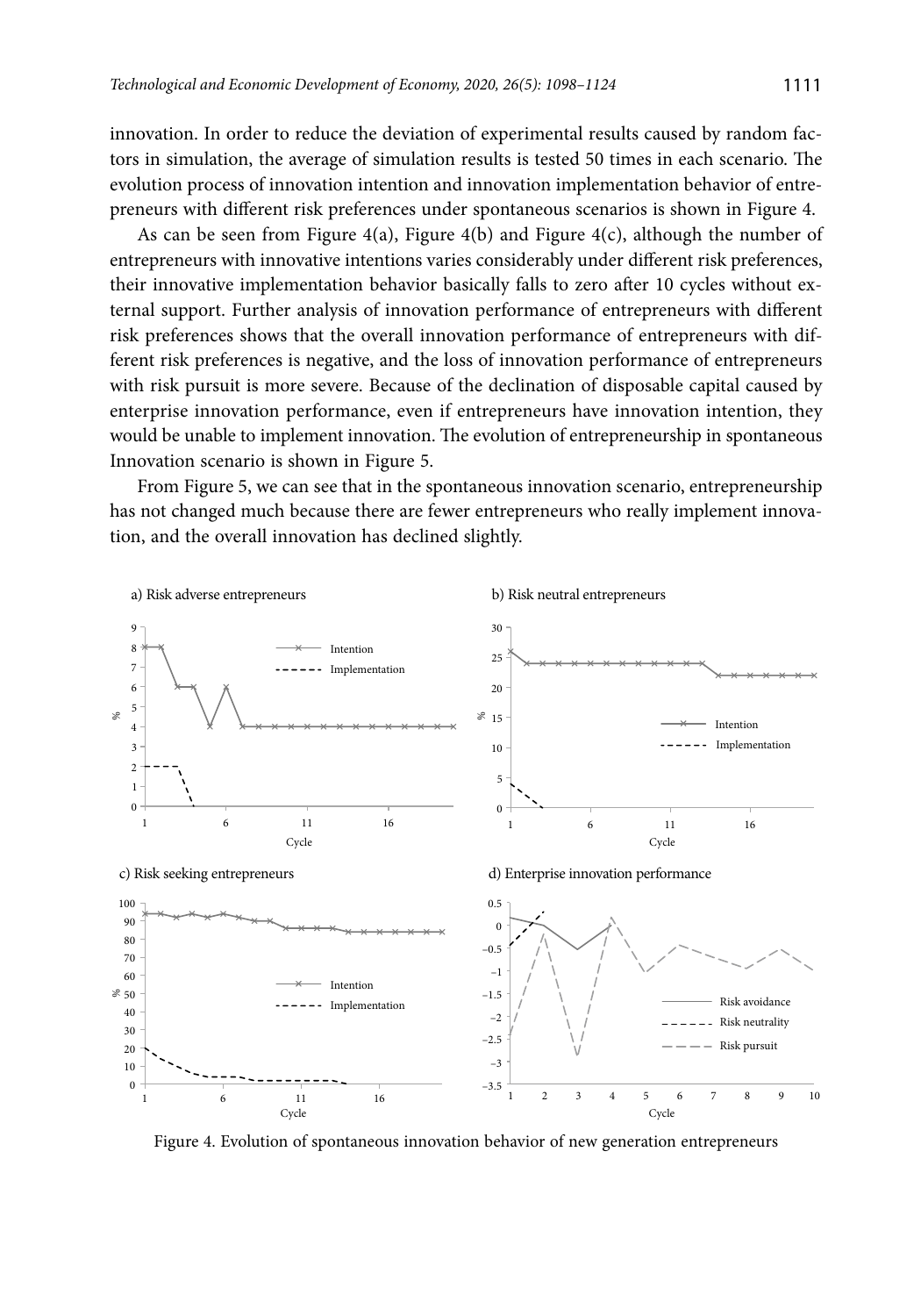

 Figure 5. Evolution of the innovative spirit of the new generation entrepreneurs in the spontaneous innovation scenario

## **5.2. Evolution Analysis of Innovation Behavior of New Generation Entrepreneurs in the Structural Social Capital scenario**

Under the spontaneous innovation scenario, the innovation behavior of the new generation entrepreneurs is limited by capital, technology and intelligence. Although they may have more innovative intentions, the actual implementation of innovation is insufficient. The structural social capital of entrepreneurs can provide financial, technical and intelligence support for entrepreneurs. In this part, we design four scenarios of structural social capital (see Table 2) to explore the evolution process of innovation behavior of new generation entrepreneurs under different scenarios.

The innovation intention and implementation of entrepreneurs with different risk preferences in four scenarios are shown in Figure 6.

Figure 6 shows that the innovation behavior of entrepreneurs under the structural social capital scenario has been improved to a certain extent than that of under the spontaneous innovation scenario; in contrast, venture-pursuit entrepreneurs have the highest innovative implementation behavior when they have sufficient structural social capital and there are still entrepreneurs implementing innovation after 20 cycles. However, entrepreneurs' innovative intentions and innovative implementation behavior are declining in the process of evolution

| Scenario<br>number | Scenario name                                       | Scenario description                                                                                                                               |
|--------------------|-----------------------------------------------------|----------------------------------------------------------------------------------------------------------------------------------------------------|
| SS <sub>1</sub>    | Low Structural<br>social capital is<br>more general | The entrepreneur can obtain a small amount of capital,<br>technology and intelligence support from structural social capital                       |
| $SS_2$             | Moderate structural<br>social capital               | The entrepreneur can obtain part of the capital, technology and<br>intelligence support from structural social capital                             |
| SS <sub>3</sub>    | High Structural<br>social capital                   | The entrepreneur can obtain most of the necessary funds,<br>technology and intelligence support from structural social capital                     |
| SS 4               | Adequate structural<br>social capital               | The entrepreneur is always possible to obtain all the necessary<br>financial, technical and intelligence support from structural social<br>capital |

Table 2. Description of Structural Social Capital Scenario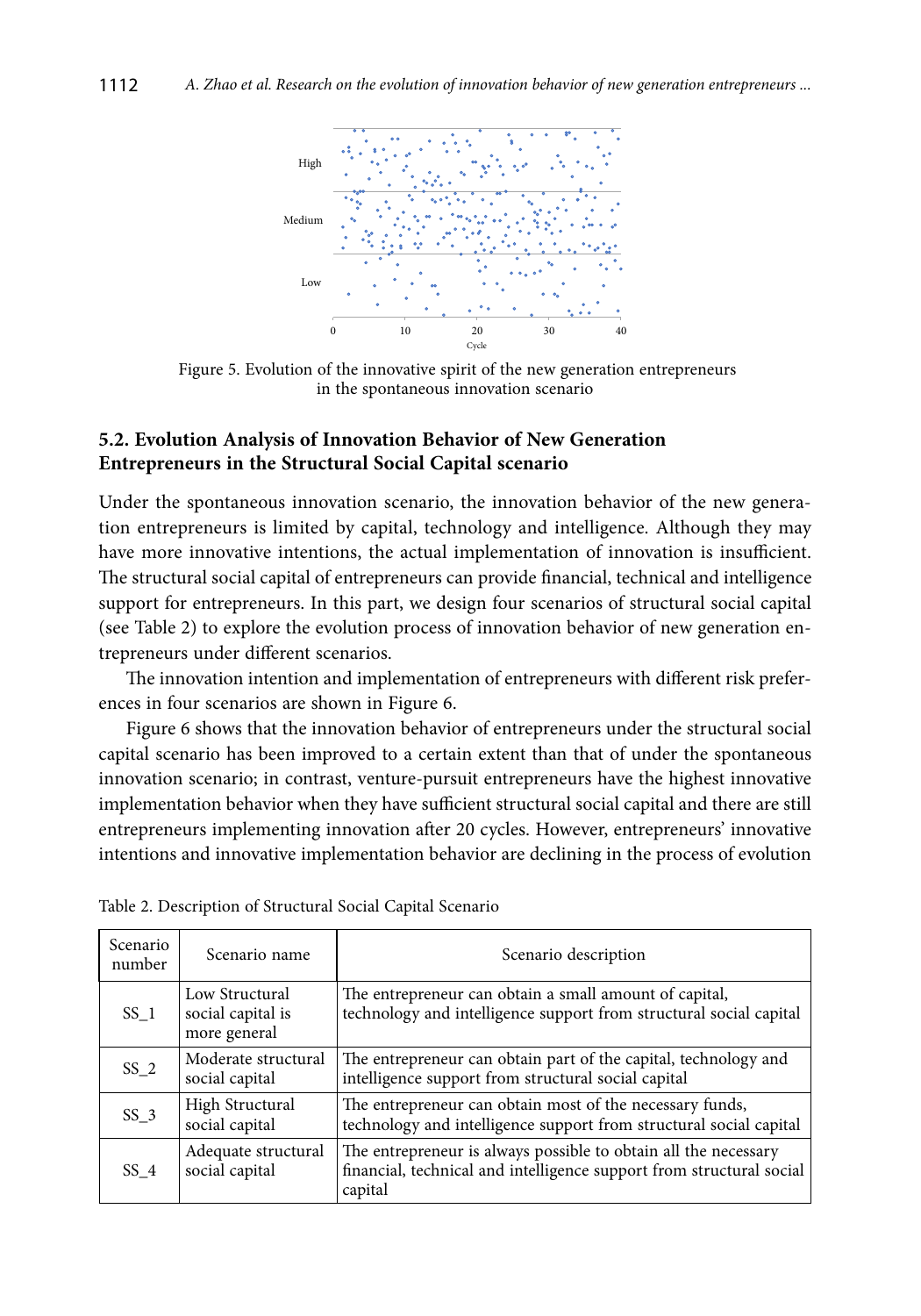

Figure 6. Evolution of entrepreneur innovation behavior with different risk preferences in the structural social capital scenario

Cycle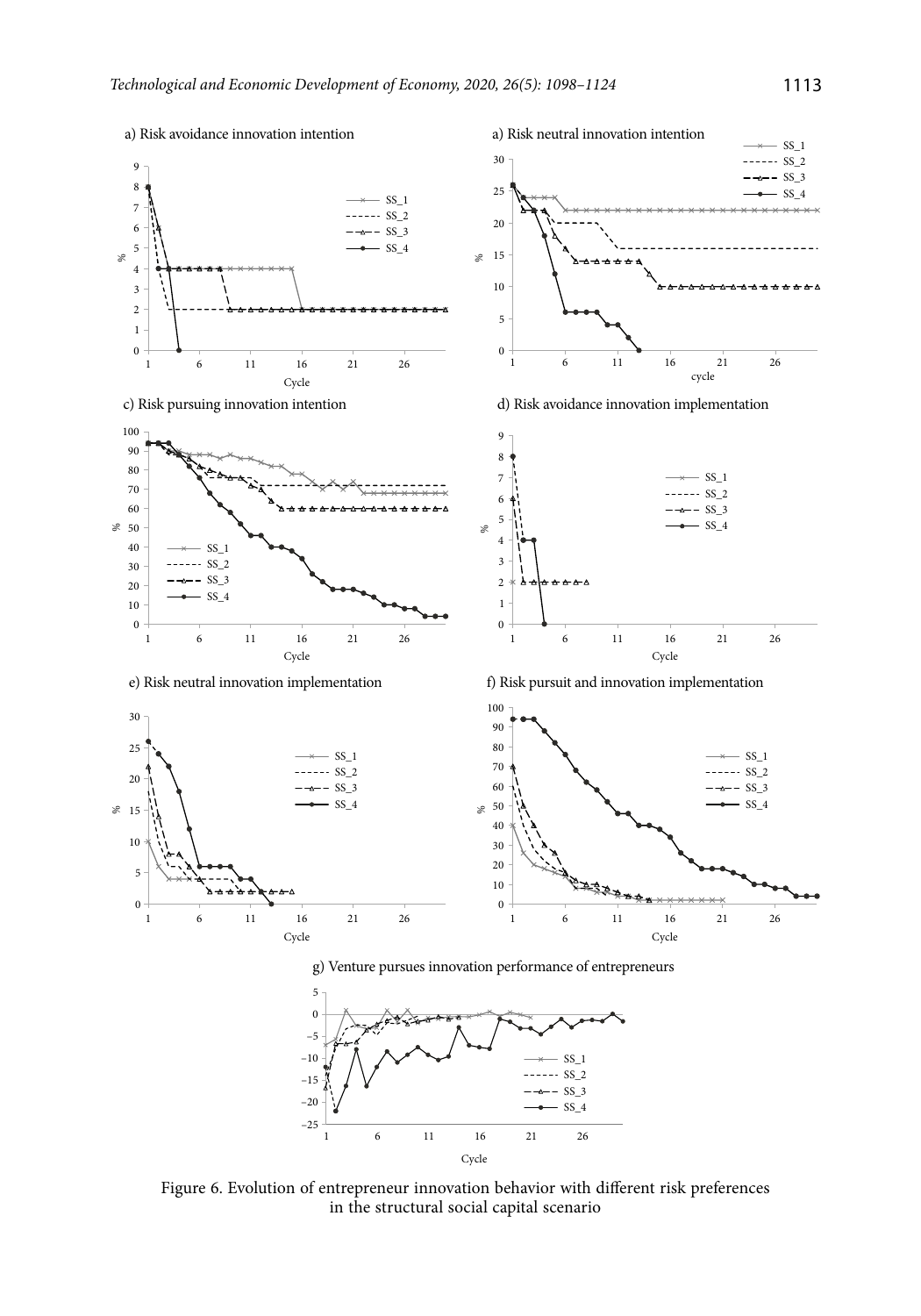and no entrepreneurs implement innovation after 30 cycles. The reasons for the decline in innovation implementation were shown from the innovation performance of venture-driven entrepreneurs, as in Figure 6(g). The reasons for the evolution of entrepreneurs' innovation intention in four scenarios can be further analyzed from the evolution process of entrepreneurs' innovative spirit, as shown in Figure 7.



Figure 7. Evolution of entrepreneurs' innovative spirit in different social capital scenarios

From Figure 7, we can see that the evolution processes of entrepreneurship innovation under different social capital scenarios are basically similar. With the development of innovation implementation, entrepreneurship innovation is declining. Especially in the SS\_4 scenario with the highest support, the spirit of innovation declines faster and there are only few risk-seeking individuals after 40 cycles. It can be seen that it is not enough to just implement innovation in a short time only with innovation support. When the risk of innovation is high, the guarantee of enterprise innovation performance is an important way to protect entrepreneurs' innovative spirit and encourage entrepreneurs to innovate continuously.

## **5.3. Evolution Analysis of Innovation Behavior of New Generation Entrepreneurs in the Innovation Policy scenario**

Because of the externality and uncertainty of risk in the process of innovation, it is a common policy strategy adopted by countries implementing innovation to help innovative enterprises carry out innovative activities by means of R&D subsidies, financial loans, preferential land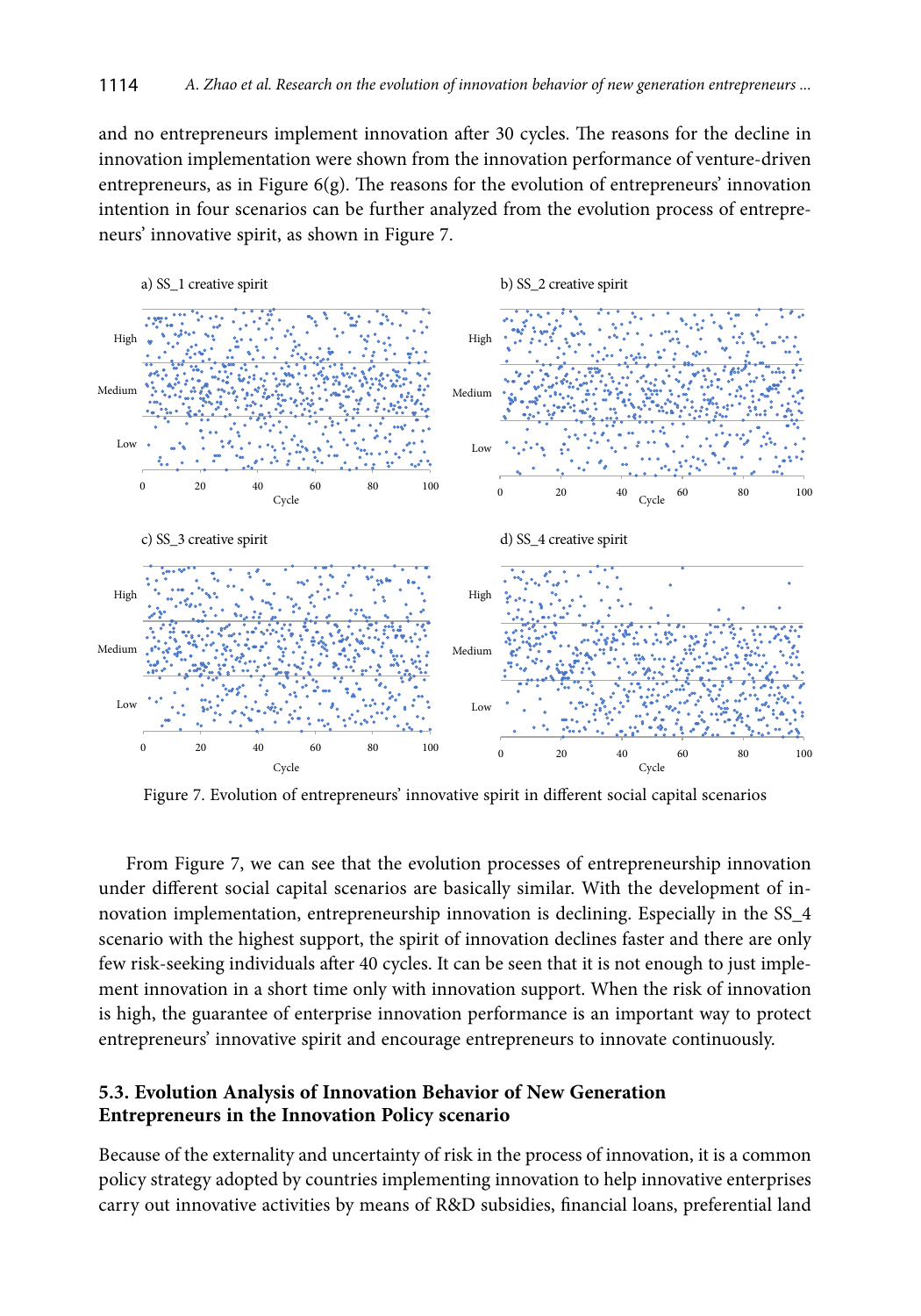rent, preferential tax returns and policies of technology and intelligence introduction. This section designs five policy scenarios (see Table 3) to explore the evolution process and law of innovation behavior of new generation entrepreneurs under different scenarios.

| Scenario<br>number | Scenario name                      | Scenario description                                                                                                                                                            |
|--------------------|------------------------------------|---------------------------------------------------------------------------------------------------------------------------------------------------------------------------------|
| ST <sub>1</sub>    | Innovation<br>insurance fund       | The insurance fund of innovation risk would be established to<br>compensate for the decline of enterprise performance caused<br>by innovation.                                  |
| ST <sub>2</sub>    | Innovative capital<br>policy       | Including financial loans and other pre-financing support, as<br>well as tax incentives and other policies to reduce enterprise<br>innovation costs.                            |
| ST <sub>3</sub>    | Innovation<br>technology policy    | Through R&D support and other means to encourage<br>enterprises to improve technological level.                                                                                 |
| ST <sub>4</sub>    | Innovative<br>intelligence policy  | Through a series of talent policies, we can attract intelligence<br>needed for innovation to resident locally and increase the<br>intelligence resources needed for innovation. |
| ST <sub>5</sub>    | Comprehensive<br>innovation policy | The combination of the first four policies.                                                                                                                                     |

Table 3. Scenario Description of Innovation Policy

#### **5.3.1. Evolution Analysis in the Low Structure Social Capital scenario**

When the structural social capital owned by entrepreneurs is low, it is difficult for entrepreneurs to obtain financial support through banks, technical cooperation with universities and scientific research institutes, also, the ability of the government to obtain resources is limited. Under the combination of this scenario and different innovation policy scenarios, the innovation willingness and implementation of entrepreneurs with different risk preferences are shown in Figure 8: LST\_1, LST\_1, LST\_1 and LST\_1 respectively represent the combination of the policy scenario of the Fifth Central Committee and the low-structure social capital scenario.

As shown in Figure 8(a), Figure 8(b) and Figure 8(c), under the policy scenario LST $_1$ of setting up innovation insurance fund, entrepreneurs with different risk preferences have 100% innovation intention, but few entrepreneurs really implement innovation due to the limitation of capital, technology and intelligence conditions. From Figure 8(d), Figure 8(e) and Figure  $8(f)$ , it can be seen that entrepreneurs with different risk preferences have a greater willingness to innovate under LST\_2. This is because innovative capital ensures the realization of enterprise innovation performance and reduces innovation risk. However, although innovative capital policy solves the problem of capital, there are still few entrepreneurs who really implement innovation due to the restrictions of technology and intelligence conditions. In LST\_3 scenario, as shown in Figure 8(g), Figure 8(h) and Figure 8(i), due to the lack of financial support, the decline in corporate performance caused by innovation risk has reduced the innovative intention of entrepreneurs with different risk preferences, meanwhile, few entrepreneurs have implemented innovation. LST\_4 scenario is similar to LST\_3 scenario, entrepreneurs' innovation intention is declining, and innovation implementation is rare. Unlike the four scenarios mentioned above, in the LST\_5 scenario of the first four innovation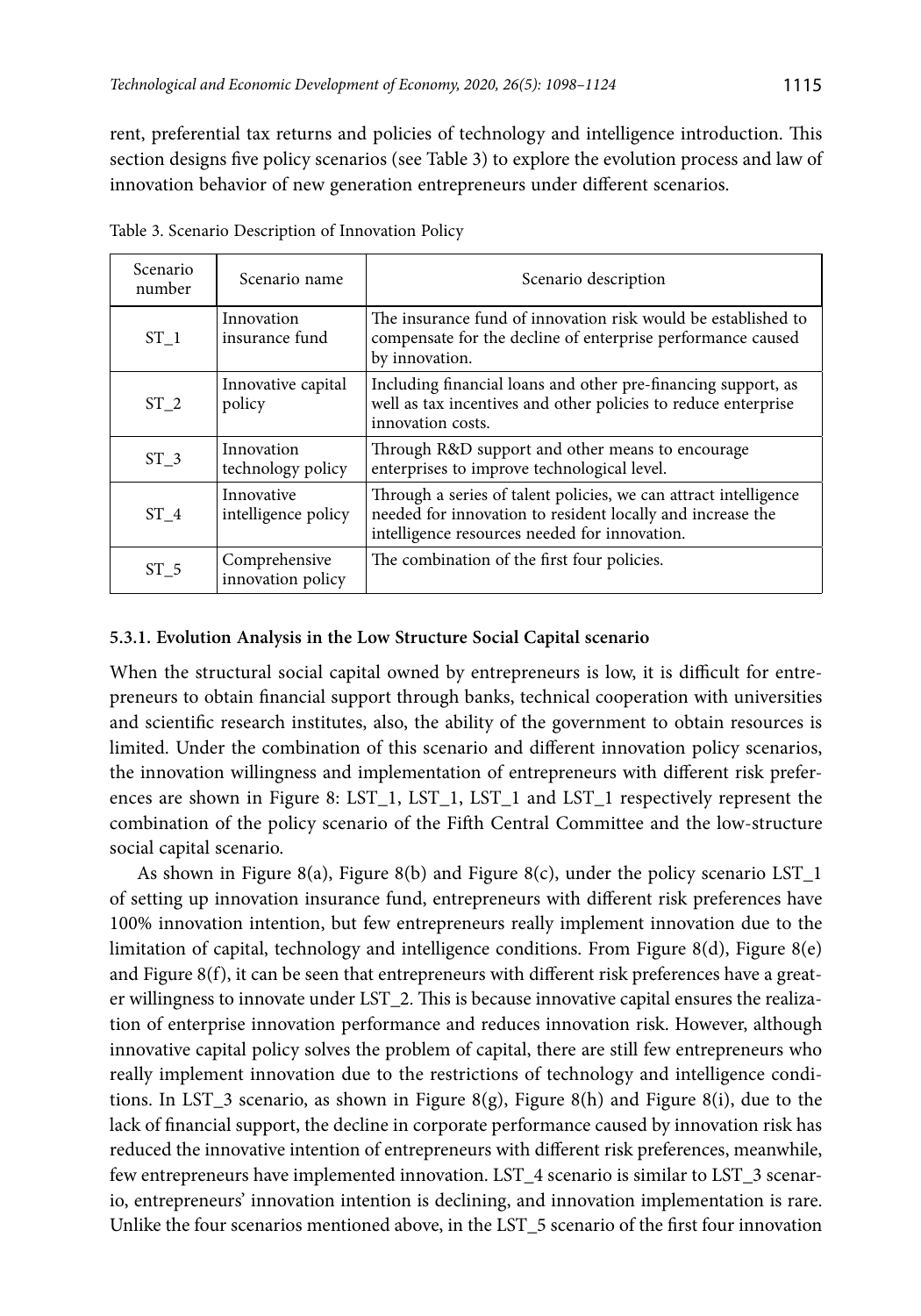

Figure 8. Evolution of entrepreneurs' innovation behavior in different policy scenarios of low-structured social capital

policy combinations, entrepreneurs' innovative intentions coincide with innovative implementations, and when they evolve to 100 cycles, entrepreneurs with different risk preferences basically choose to implement innovations because they provide the financial, technological and intelligence conditions needed for innovation and the risk solving guarantee provided by the innovation insurance fund. Further analysis of the evolution of entrepreneurs' innovative spirit under the above five scenarios, as shown in Figure 9.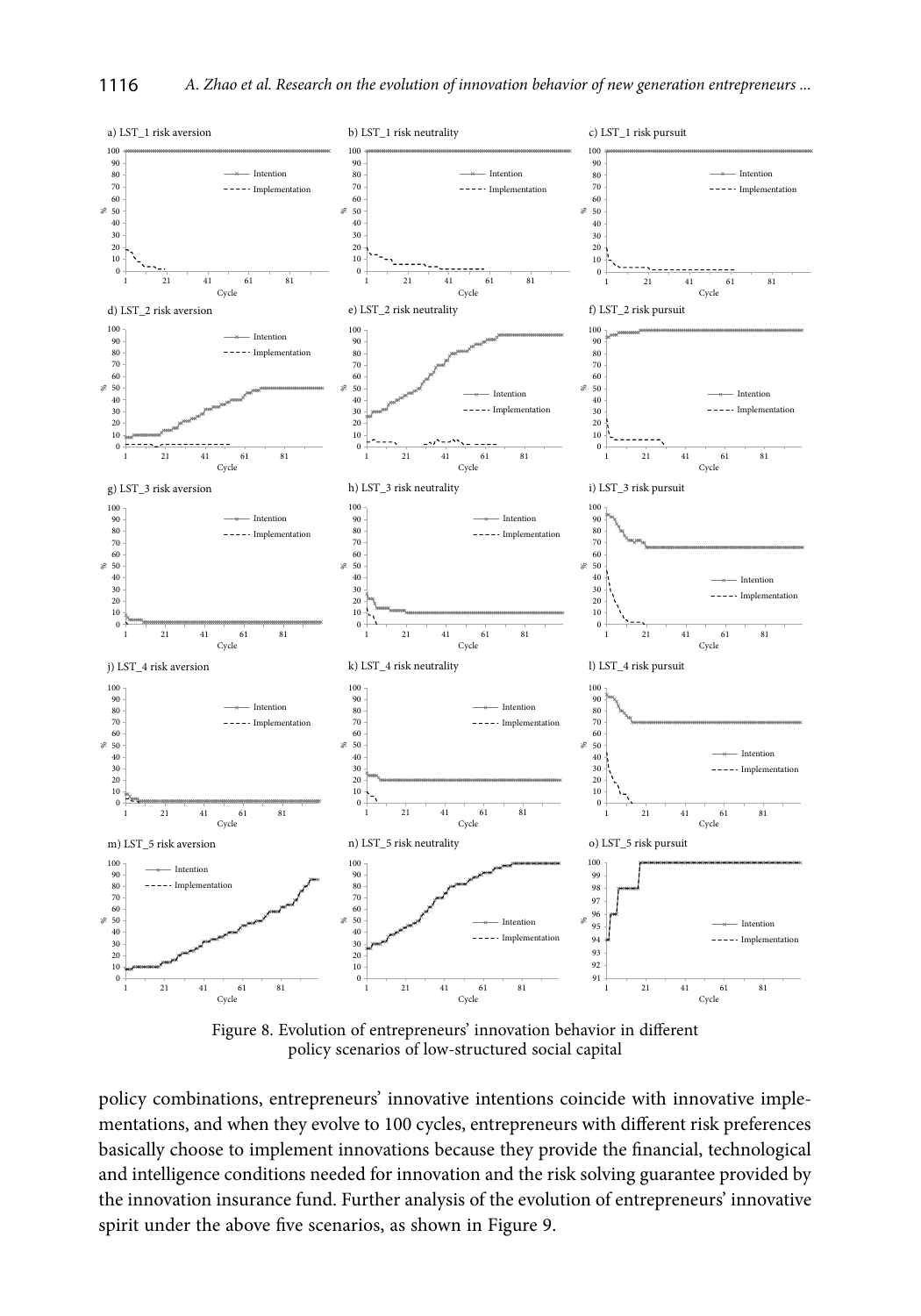

Figure 9. Evolution of entrepreneurs' innovative spirit in different policy scenarios of low-structured social capital

From Figure 9(a), Figure 9(b) and Figure 9(e), it can be seen that under the scenarios of innovation policy LST\_1, LST\_2 and LST\_5, entrepreneurship innovation tends to increase, which explains the evolutionary results of entrepreneurship innovation intention is increasing step by step under the corresponding scenarios in Figure 7. Under the scenarios of innovation technology policy and innovation talent policy LST\_3 and LST\_4, there is no significant difference in the cycle of entrepreneurship innovative spirit.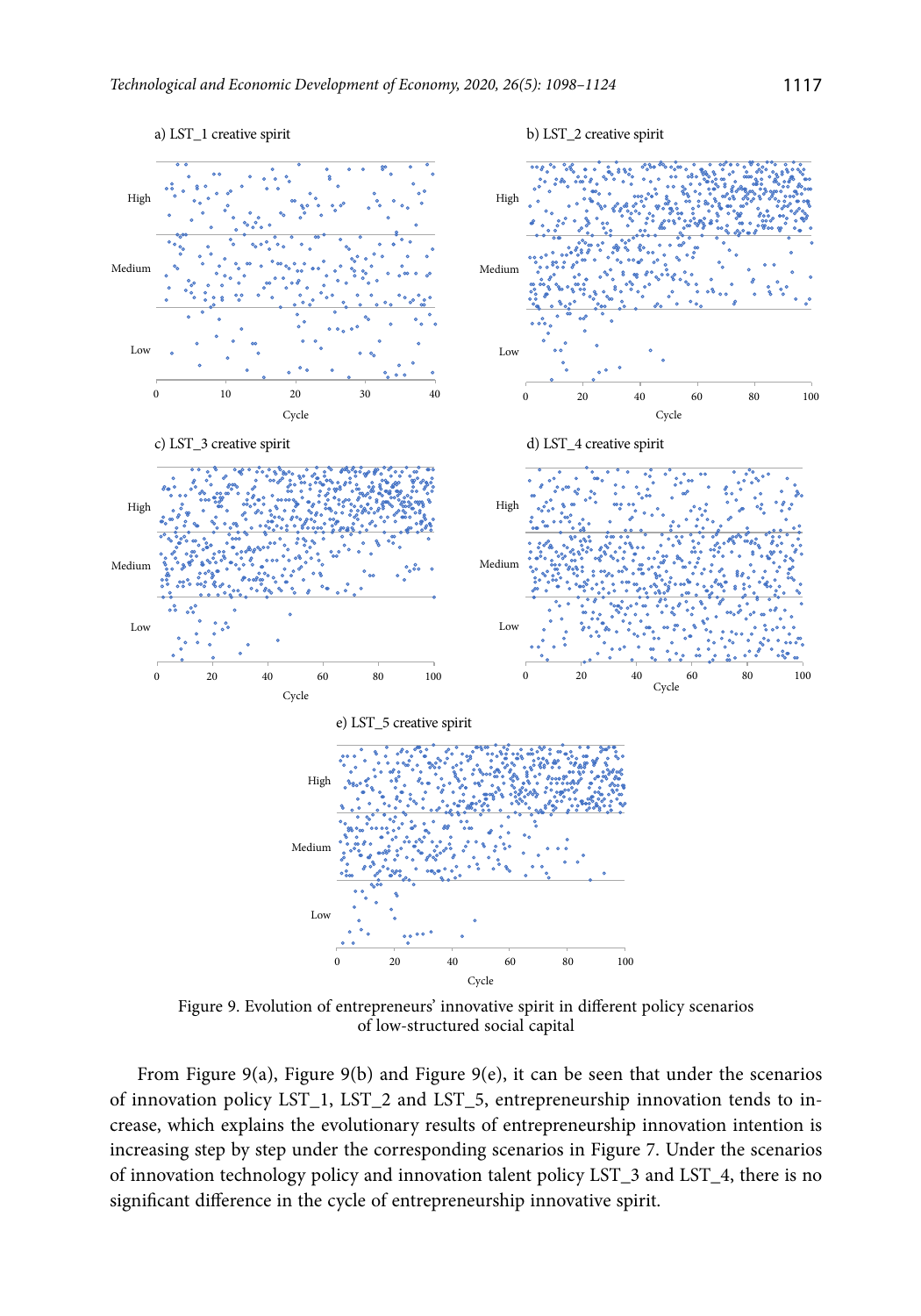It can be seen that in the case of low-structured social capital, we should first face up to the existence of innovation risk, prevent the negative impact of blind innovation on the sustainable innovation of new generation entrepreneurs and reduce risk aversion and riskneutral entrepreneurs' fear of innovation risk through measures such as innovation risk guarantee system. At the same time, we should create conditions for entrepreneurs to implement innovation through a comprehensive policy of financial, technological and intelligence support, so as to effectively promote the continuous innovation behavior of the new generation entrepreneurs.

## **5.3.2. Evolution Analysis in the High Structure Social Capital scenario**

When entrepreneurs have higher structural social capital, entrepreneurs can obtain financial support through banks, technical resources through technical cooperation with universities and scientific research institutes, thus solve the problem of intelligence shortage through communication with government departments. With the combination of this scenario and different innovation policy scenarios, the innovative intention and implementation of entrepreneurs with different risk preferences are shown in Figure 10 HST\_1, HST\_1, HST\_1 and HST\_1 represent the combination of policy scenarios of the Fifth Middle School and highstructured social capital, respectively.

From the policy scenarios of HST\_1, we can see that entrepreneurs with different risk preferences have 100% innovation willingness. At the same time, entrepreneurs can obtain some capital, technology and intelligence support through structural social capital. Therefore, entrepreneurs who implement innovation have greatly improved compared with performances in corresponding LST\_1, LST\_2 and LST\_3 scenarios. However, because the innovation insurance fund can only cover the loss caused by innovation risk, it cannot bring more innovation performance for enterprises, therefore the disposable capital of enterprises is declining. When the external structural social capital is insufficient to support innovation, enterprises may still be unable to continue to implement innovation because of lack of funds. As can be seen from Figure 10(d), 10(e) and 10(f), Under HST\_2 scenario, compared with LST\_1, LST\_2 and LST\_3 scenarios, the number of entrepreneurs who implement innovation is significantly increased and the innovative willingness of entrepreneurs with different risk preferences has also greatly improved. Due to the bottleneck of technology and intelligence conditions, the number of entrepreneurs who really implement innovation is still small. In HST\_3 scenario, it can be seen from Figure 10(g), 10(h) and 10(i) that there is a lack of financial support. The high-structured social capital scenario is similar to the corresponding scenarios of LST\_1, LST\_2 and LST\_3, and entrepreneurs with different risk preferences are less willing to innovate. At the same time, although the entrepreneurs who implement innovation in the early stage of evolution have increased their lower social capital structure, with the development of innovation implementation, the number of entrepreneurs who implement innovation has declined dramatically. The HST\_4 scenario is similar to the HST\_3 scenario. The scenario of HST\_5 of the first four innovation policy combinations is similar to LST\_5 in low-structured social capital. Because at that scenario enterprises are provided with the capital, technology and intelligence for innovation, and is guaranteed by innovation insurance fund, entrepreneurs' innovation intention coincides with innovation implementation, and when it evolves to 100 cycles, almost all entrepreneurs choose to implement innovation. The evolution of entrepreneurship in five scenarios is shown in Figure 11.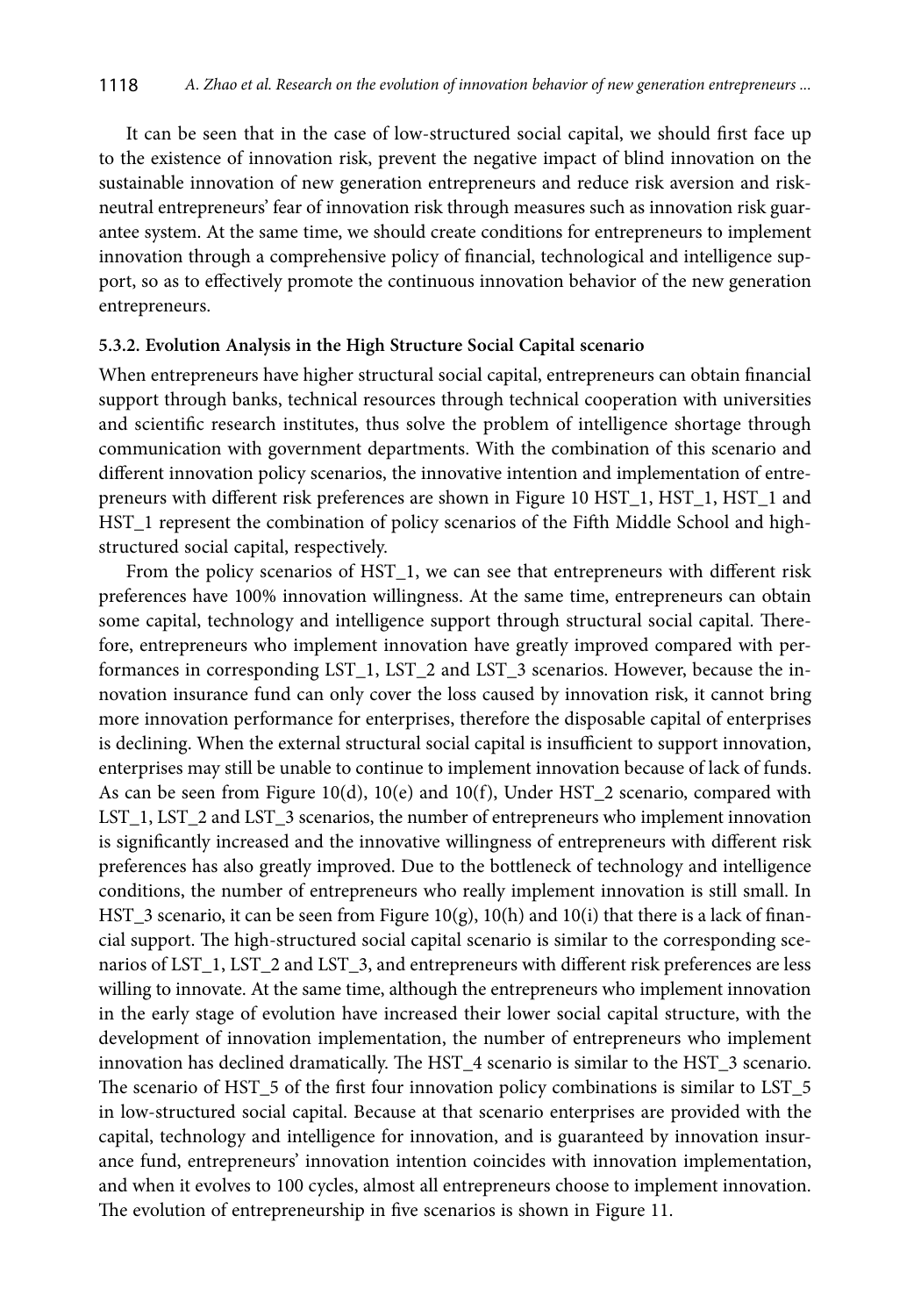

policy scenarios of high-structured social capital

It can be seen from Figure 11(a), Figure 11(b) and Figure 11(e) that the evolution law of innovative spirit of new generation entrepreneurs under high-structured social capital is similar to that of low-structured social capital. Under the scenarios of innovation policies of HST\_1, HST\_2 and HST\_5, entrepreneurs' innovative spirit shows an upward trend, which explains the evolutionary results of the gradual improvement of entrepreneurs' innovative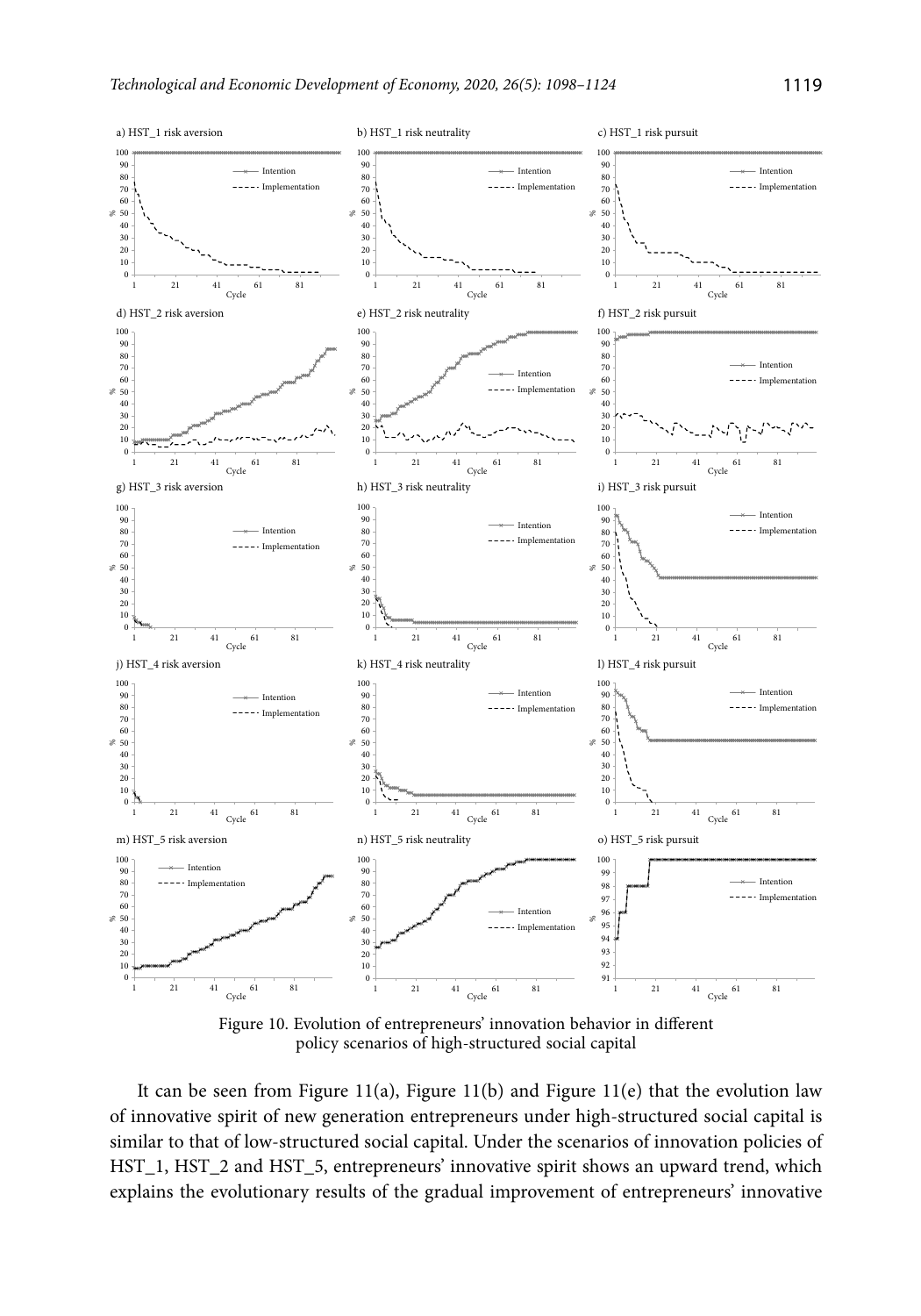intention under the corresponding scenarios in Figure 10. Under the scenarios HST\_3 and HST\_4 of innovation technology policy and innovation intelligence policy, there is no significant difference in the cycle of entrepreneurship innovation.

We can see that the high-structured social capital plays an important role in the innovative activities of the new generation entrepreneurs. Therefore, the new generation entrepreneurs should actively construct the information network of resource sharing through various channels and create conditions for the success of innovation with the help of social resources. However, only sufficient structural social capital cannot guarantee the implementation and success of innovation. For the new generation entrepreneurs, first of all, ones should cor-



Figure 11. Evolution of entrepreneurs' innovative spirit in different policy scenarios of high-structured social capital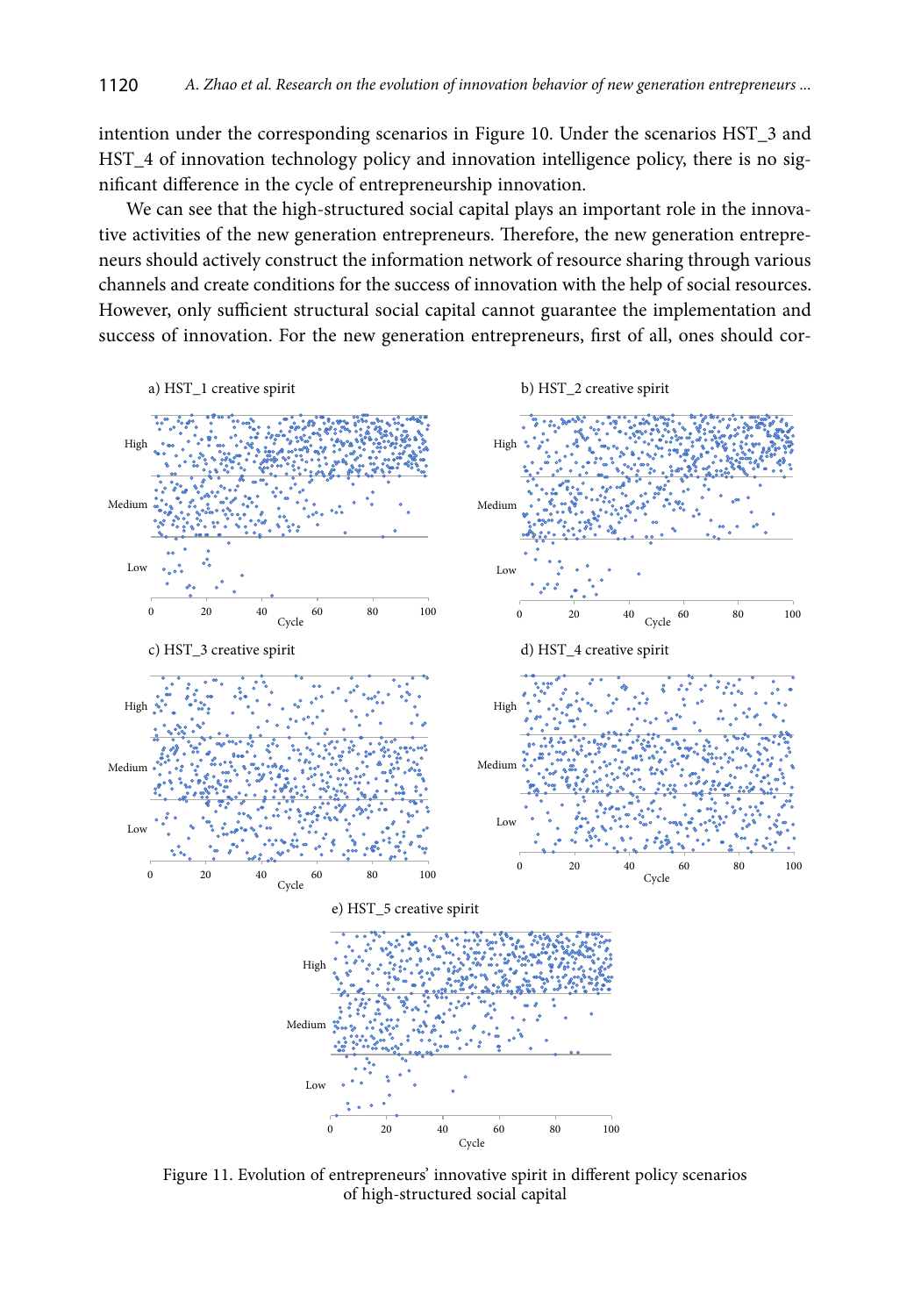rectly understand the risk of innovation. They should not only prevent blind venture leading to loss of enterprise performance, loss of the ability to sustain innovation, but also review the situation when conditions are available, and actively improve the competitiveness of enterprises through innovation. As far as the government is concerned, on the one hand, it should reduce the threshold for entrepreneurs with different risk preferences to participate in innovation by establishing an innovation risk guarantee mechanism, on the other hand, it should provide comprehensive innovation funds, technology and intelligence support to ensure the development and implementation of innovation activities.

# **Conclusions**

From the perspective of particular characteristics of new generation entrepreneurs, this paper constructs heterogeneous agents with different individual attributes (risk preference, innovative spirit, innovative ability, cognitive social capital) and resources (inherent capital, talent, technology resources), and maps the decision-making mechanism to agents' behavior rules. Employing computational experiment method, simulations under different scenarios are carried out to explore the dynamic innovation process of new generation entrepreneurs in different structural social capital and different policy environment. Experimental results show that:

(1) Innovation intention and innovation behavior are not always the same, which is similar to Guan, Zhao, and Du (2017)'s "attitude-behavior" gap research. This conclusion enriches the Theory of Reasoned Action model (Fishbein & Ajzen, 1975) and the Theory of Planned Behavior model (Ajzen, 1985). It explains the reverse effect and dynamic process of behavior result on behavior attitude, behavior intention and actual behavior. The research results of the influencing factors of innovation intention in this paper are basically consistent with those of Guan, Zhang, Zhao, Jia, and Guan (2019). This paper deeply analyzes the deep reasons for the high innovation intention and low innovation behavior of the new generation entrepreneurs in reality.

(2) Social capital plays an important role in the innovation of new generation entrepreneurs. In this study, the internal mechanisms of entrepreneurs' social capital proposed by Hernandez-Carrion, Cameron-Izquierdo, and Gutierrez-Cillan (2019) is visually verified by computational experiments. Entrepreneurs should try to construct their high-quality social networks to improve structural social capital which would help to enrich the innovative resources.

(3) Scholars have been disputing the impact of historical innovation performance on innovation behavior (Holmes et al., 2011). This study reveals the path that historical performance affects the innovation behavior of new generation entrepreneurs. It explains the reasons why McKinley, Latham, and Braun (2014) put forward that the continuous decline and temporary negative performance have different impact on enterprise innovation. The conclusion of the study reminds new generation entrepreneurs to correctly evaluate innovation risks to maintain sustainable innovation. At the same time, the government should protect the entrepreneur's innovative spirit by improving the innovation risk guarantee policies.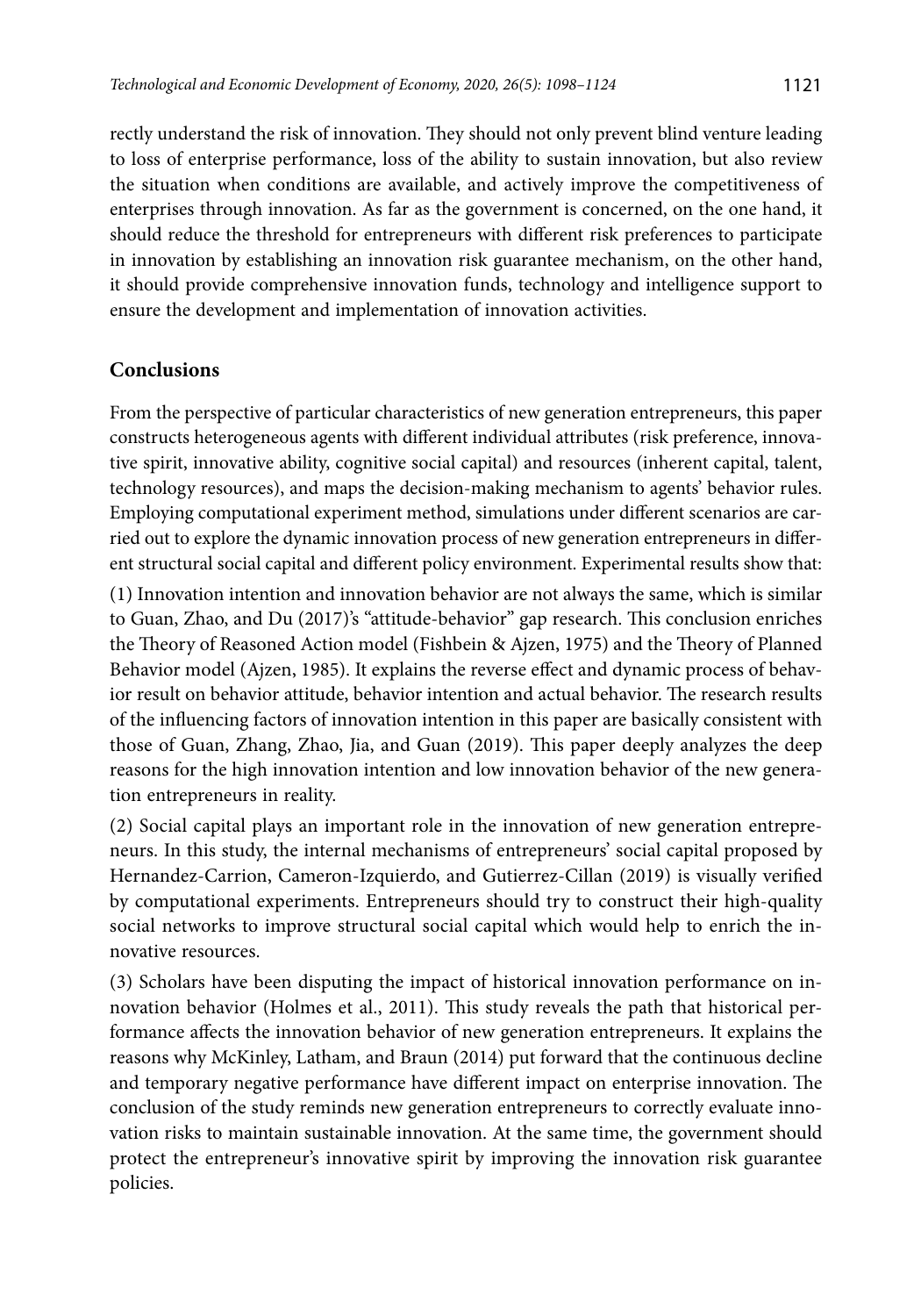(4) The idea of trajectories of innovation is similar to prior researches (e.g. Filippetti, 2011; Juliao-Rossi et al., 2019). More deeply, this research studies the dynamic changes of innovation resources (capital, technology and talent) from the perspective of continuous innovation, and reveals the causes of the formation of innovation "bottleneck". Besides innovation fund, innovation policy should pay attention to provide accurate and all-round support by introducing talents, promoting the cooperation of production, learning and research.

This study only considers new generation entrepreneurs' special characteristics different from previous entrepreneurs, e.g. innovative spirit, innovative ability, risk preference, and so on. It does not specifically discuss the impact of age, gender, family background and other differences on innovation behavior. Further research will enrich the characteristics of individuals and conduct more in-depth research.

### **Acknowledgements**

The authors are indebted to anonymous reviewers for their very insightful comments and constructive suggestions, which help ameliorate the quality of this paper. This work was supported by major projects of the National Social Science Foundation of China under Grants with No. 19VHQ011.

## **References**

- Ajzen, I. (1985). From intentions to actions: A theory of planned behavior. In J. Kuhl & J. Beckmann (Eds.), *Action control* (pp. 11–39). Springer. [https://doi.org/10.1007/978-3-642-69746-3\\_2](https://doi.org/10.1007/978-3-642-69746-3_2)
- Amit, R., & Schoemaker, P. J. H. (1993). Strategic assets and organizational rent. *Strategic Management Journal*, *14*(1), 33–46. <https://doi.org/10.1002/smj.4250140105>
- Anderson, M. H. (2002). How personality drives network benefits: Need for cognition, social networks, and information amount. *Academy of Management Proceedings*, MOC: C1. <https://doi.org/10.5465/apbpp.2002.7517524>
- Arthur, M. B. (1994). The boundaryless career: A new perspective for organizational inquiry. *Journal of Organizational Behavior*, *15*(4), 295–306. <https://doi.org/10.1002/job.4030150402>
- Audia, P. G., & Greve, H. R. (2006). Less likely to fail: Low performance, firm size, and factory expansion in the shipbuilding industry. *Management Science*, *52*(1), 83–94. <https://doi.org/10.1287/mnsc.1050.0446>
- Batjargal, B. (2007). Comparative social capital: Networks of entrepreneurs and venture capitalists in China and Russia. *Management and Organization Review*, *3*(3), 397–419. <https://doi.org/10.1111/j.1740-8784.2007.00080.x>
- Baum, J. A. C., & Dahlin, K. B. (2007). Aspiration performance and railroads' patterns of learning from train wrecks and crashes. *Organization Science*, *18*(3), 368–385. <https://doi.org/10.1287/orsc.1060.0239>
- Baumol, W. (1990). Entrepreneurship: Productive, unproductive, and destructive. *Journal of Political Economy*, *98*(5), 893–921. <https://doi.org/10.1086/261712>
- Bleichrodt, H., Schmidt, U., & Zank, H. (2009). Additive utility in prospect theory. *Management Science*, *55*(5), 863–873. <https://doi.org/10.1287/mnsc.1080.0978>
- Chan, K. Y., Ho, M. H. R., Chernyshenko, O., Bedford, O. A., Uy, M. A., & Gomulya, D. A. (2012). Entrepreneurship, professionalism, leadership: A framework and measure for understanding boundaryless careers. *Journal of Vocational Behavior*, *81*(1), 73–88.<https://doi.org/10.1016/j.jvb.2012.05.001>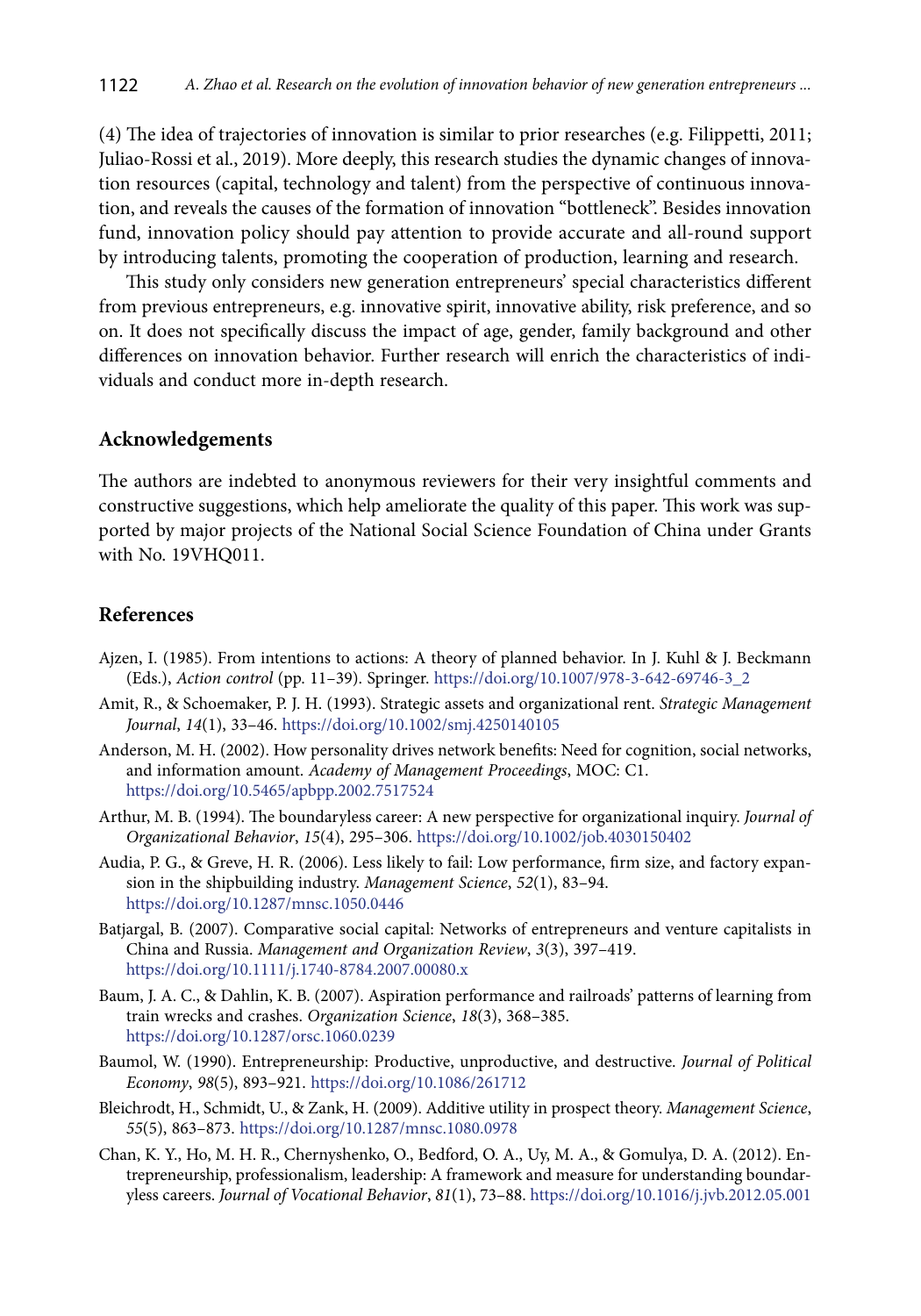- Chan, K. Y., Uy, M. A., Chernyshenko, O., Ho, M. H. R., & Sam, Y. L. (2015). Personality and entrepreneurial, professional and leadership motivations. *Personality and Individual Differences*, *77*, 161–166. <https://doi.org/10.1016/j.paid.2014.12.063>
- Covin, J. G., & Slevin, D. P. (1989). Strategic management of small firms in hostile and benign environments. *Strategic Management Journal*, *10*(1), 75–87. https://doi.org/10.1002/smj.4250100107
- Cyert, R. M., & March, J. G. (1963). *A behavioral theory of the firm*. Engle Wood Cliffs.
- Dai, W., & Si, S. (2018). Government policies and firms' entrepreneurial orientation: Strategic choice and institutional perspectives. *Journal of Business Research*, *93*, 23–36. <https://doi.org/10.1016/j.jbusres.2018.08.026>
- Dyer, J. H., Gregersen, H. B., & Christensen, C. (2008). Entrepreneur behaviors, opportunity recognition, and the origins of innovative ventures. *Strategic Entrepreneurship Journal*, *2*(4), 317–338. <https://doi.org/10.1002/sej.59>
- Feldman, M. P., Lanahan, L., & Lendel, L. I. (2013). Experiments in the laboratories of democracy: State scientific capacity building. *Economic Development Quarterly*, *28*(2), 107–131. <https://doi.org/10.1177/0891242413490018>
- Filippetti, A. (2011). Innovation modes and design as a source of innovation: A firm-level analysis. *European Journal of Innovation Management*, *14*(1), 5–26. <https://doi.org/10.1108/14601061111104670>
- Fishbein, M., & Ajzen, I. (1975). *Belief*, *attitude*, *intention*, *and behavior: An introduction to theory and research*. Addison-Wesley.
- Graham, D. B., & David, L. (2015). *Security analysis principles and techniques*: *The Classic 1951 Edition*. McGraw-Hill.
- Guan, H., Zhao, A., & Du, J. (2017). *Enterprise green technology innovation behaviour*. Economic Science Press.
- Guan, H., Zhang, Z., Zhao, A., Jia, J., & Guan, S. (2019). Research on innovation behavior and performance of new generation entrepreneur based on grounded theory. *Sustainability*, *11*(10), 2883. <https://doi.org/10.3390/su11102883>
- Hernandez-Carrion, C., Camarero-Izquierdo, C., & Gutierrez-Cillan, J. (2019). The internal mechanisms of entrepreneur's social capital: A multi-network analysis. *BRQ Business Research Quarterly* (in press). <https://doi.org/10.1016/j.brq.2018.12.001>
- Hernandez-Carrion, C., & Camarero-Izquierdo, C. (2017). Entrepreneurs' social capital and the economic performance of small businesses: The moderating role of competitive intensity and entrepreneurs' experience. *Strategic Entrepreneurship Journal*, *11*(1), 61–89.<https://doi.org/10.1002/sej.1228>
- Hiatt, S. R., & Sine, W. D. (2014). Clear and present danger: Planning and new venture survival amid political and civil violence. *Strategic Management Journal*, *35*(5), 773–785. <https://doi.org/10.1002/smj.2113>
- Holmes, R. M., Bromiley, P., & Devers, C. E. (2011). Management theory applications of prospect theory: Accomplishments, challenges, and opportunities. *Journal of Management*, *37*(4), 1069–1107. <https://doi.org/10.1177/0149206310394863>
- Ivanaj, S., Nganmini, G. B., & Antoine, A. (2019). Measuring e-learners' perceptions of service quality. *Journal of Organizational and End User Computing*, *31*(2), 83–104. <https://doi.org/10.4018/JOEUC.2019040105>
- Jiao, H., Yang, D., Gao, M., Xie, P., & Wu, Y. (2016). Entrepreneurial ability and technological innovation: Evidence from publicly listed companies in an emerging economy. *Technological Forecasting and Social Change*, *112*, 164–170. <https://doi.org/10.1016/j.techfore.2016.08.003>
- Juliao-Rossi, J., Forero-Pineda, C., Losada-Otalora, M., & Peña-García, N. (2019). Trajectories of innovation: A new approach to studying innovation performance. *Journal of Business Research* (in press). <https://doi.org/10.1016/j.jbusres.2019.11.026>